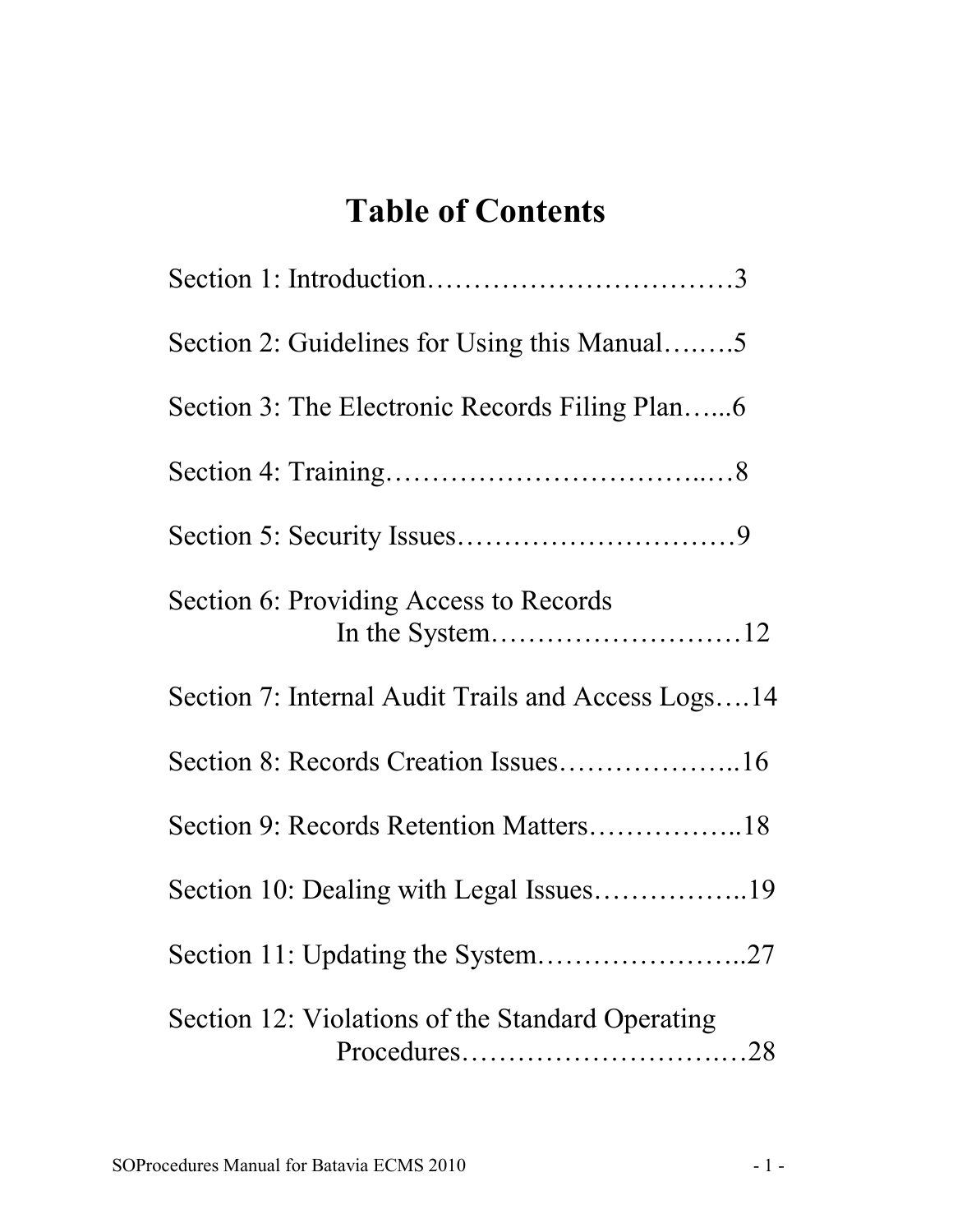| Appendix #1 – The Town of Batavia ECMS Reference Policies      |  |
|----------------------------------------------------------------|--|
| Appendix #2 – Additional Information about New York's FOIL Law |  |
| Appendix #3 – The NYS Archives Imaging Production Guidelines   |  |
| Appendix $#4$ – Resolution Adopting the                        |  |
| <b>ECMS</b> Standard Operating Procedures                      |  |
| Appendix #5 – Resolution Appointing the Records Access Officer |  |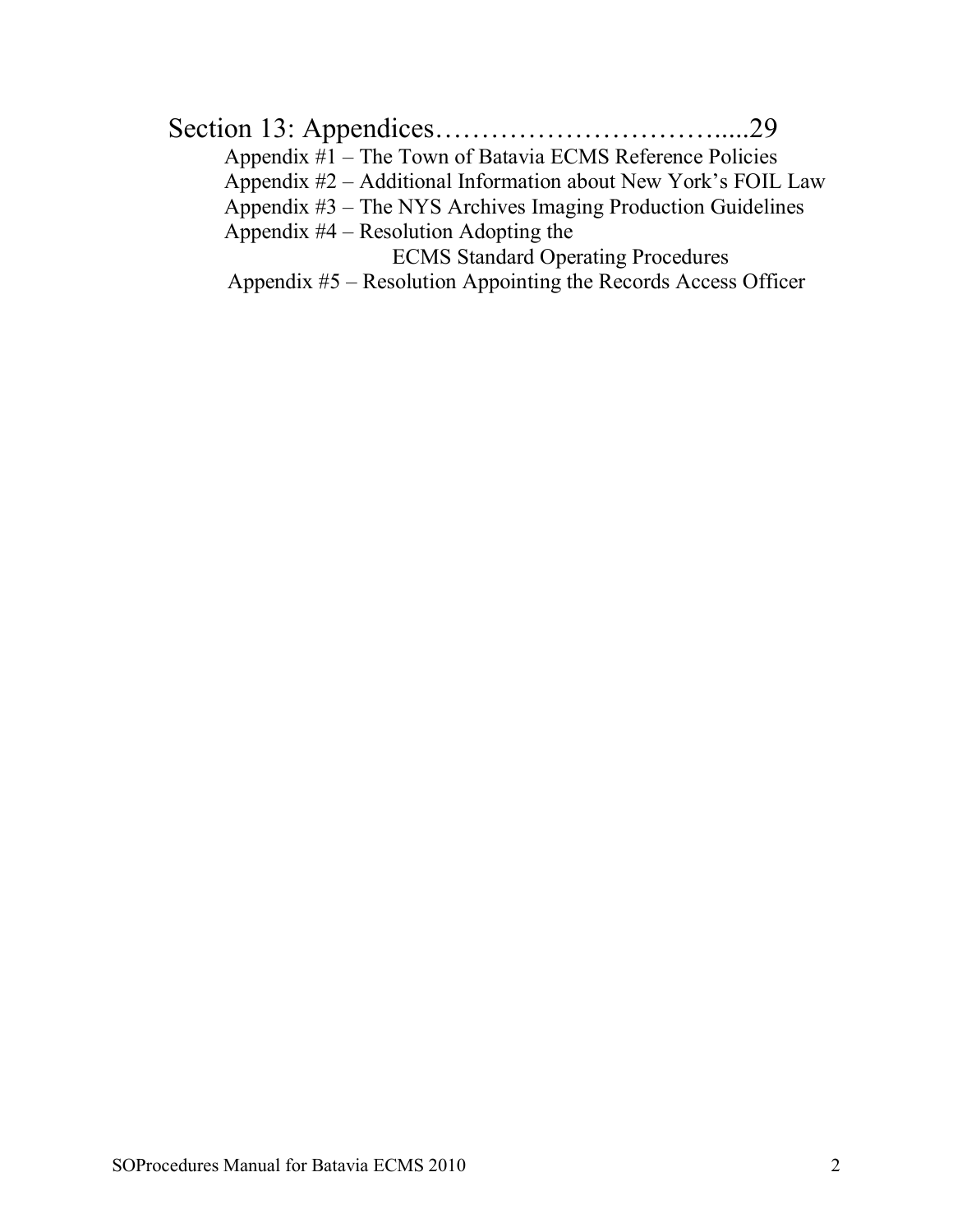### Section 1: Introduction

Reducing the cost of operations, improving productivity, and enhancing services to its constituents should be the goals of every local government. The Town of Batavia achieves these goals through use of a enterprise content management system (ECMS). The town's ECMS will increase access to various records stored on the system. Increased access to records in the system will allow town employees to improve services to town residents.

The town's ECMS is a large database program with various unique functions used to create, modify, route, store, retrieve and distribute the town's electronic records in the system.

The town's new system comes with a records management application (RMA) designed to track the correct records retention requirement for each electronic record in the system in accord with the New York State Archives "Record Retention and Disposition Schedule MU-1, For use by Cities, Towns, Villages, Fire Districts" issued in 2003.

This procedures manual was developed by the town's Technology and Records Management Committee in consultation with James M. Tammaro from the New York State Archives and is based, in part, on various New York State Archives publications and training materials.

The Committee's mission is to provide the necessary administrative support for formulating and implementing a legally compliant ECMS in town government. Members of the Committee include: the town supervisor, the deputy town supervisor, the town clerk who also serves as the town's records management officer (RMO) and the town assessor.

Responsibilities of the committee include: (1) ensuring good lines of communication between town officials and department heads in town government, (2) addressing various records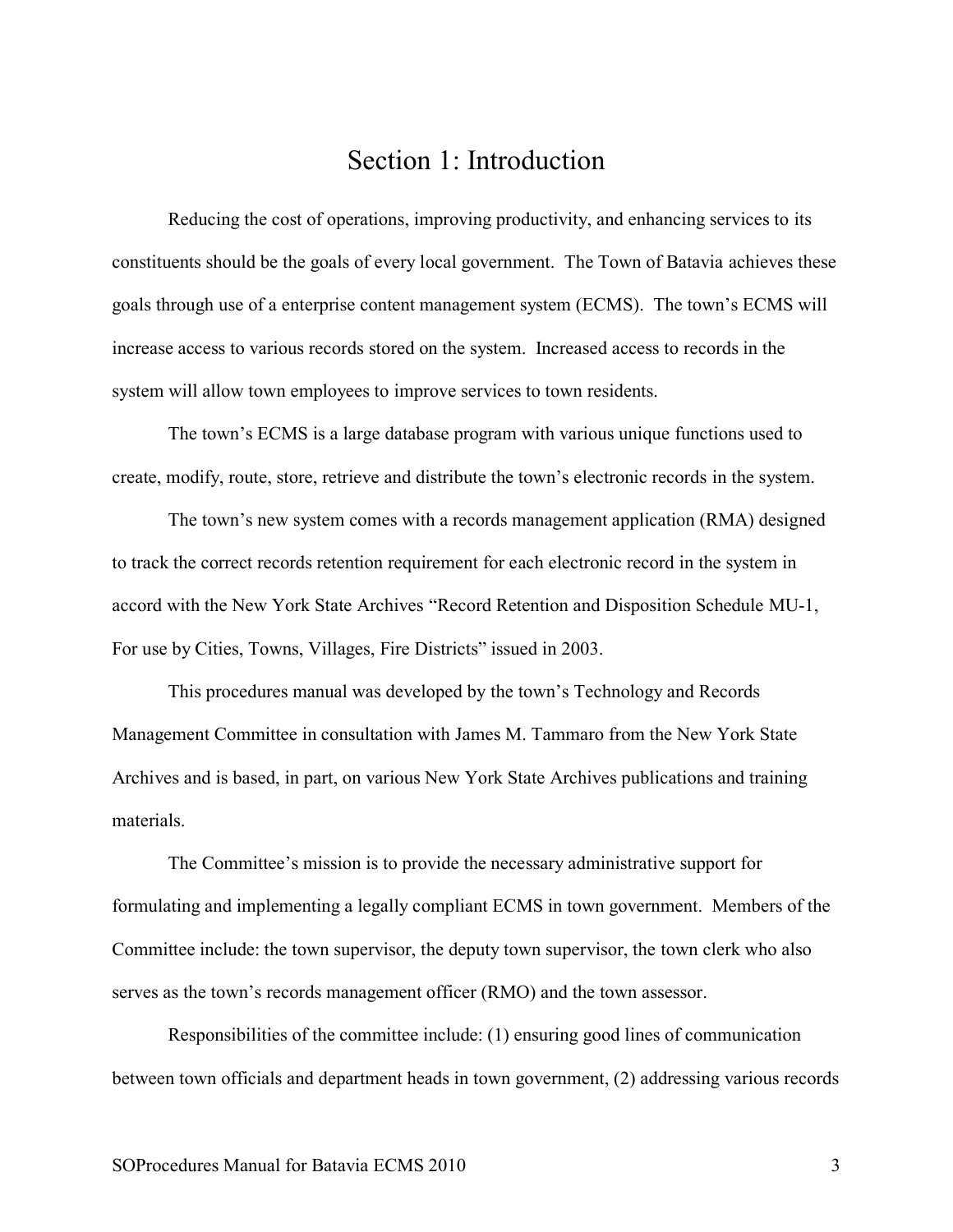management requirements associated with the electronic records placed in the ECMS,

(3) identifying appropriate electronic records management projects and strategies for the town's ECMS, (4) reviewing new request for proposals (RFPs) and developing responses to RFPs for new activities associated with the town's ECMS, (5) developing and periodically reviewing electronic records plans, policies and procedures and (6) ensuring ongoing staff training on the **ECMS** 

The goals of this manual are to ensure:

- The Town of Batavia operates and manages the town's new ECMS in a consistent manner,
- $\blacksquare$  The electronic records managed by the system are easily accessible,
- The electronic records in the system are preserved for their legal retention period and
- $\blacksquare$  The electronic records produced by the system are legally acceptable.

Copies of the manual will be provided to each town employee creating and using the electronic records in the ECMS. The manual will be updated on a regular basis as additional town records are added to the system and as technological updates to the ECMS occur.

For additional information about the town's ECMS and/or the electronic records managed by the system, contact Teressa Morasco, the Batavia Town Clerk. Ms. Morasco can be contacted by phone at: 585.343.1729, ext. 203 or by e-mail at: tmorasco@townofbatavia.com.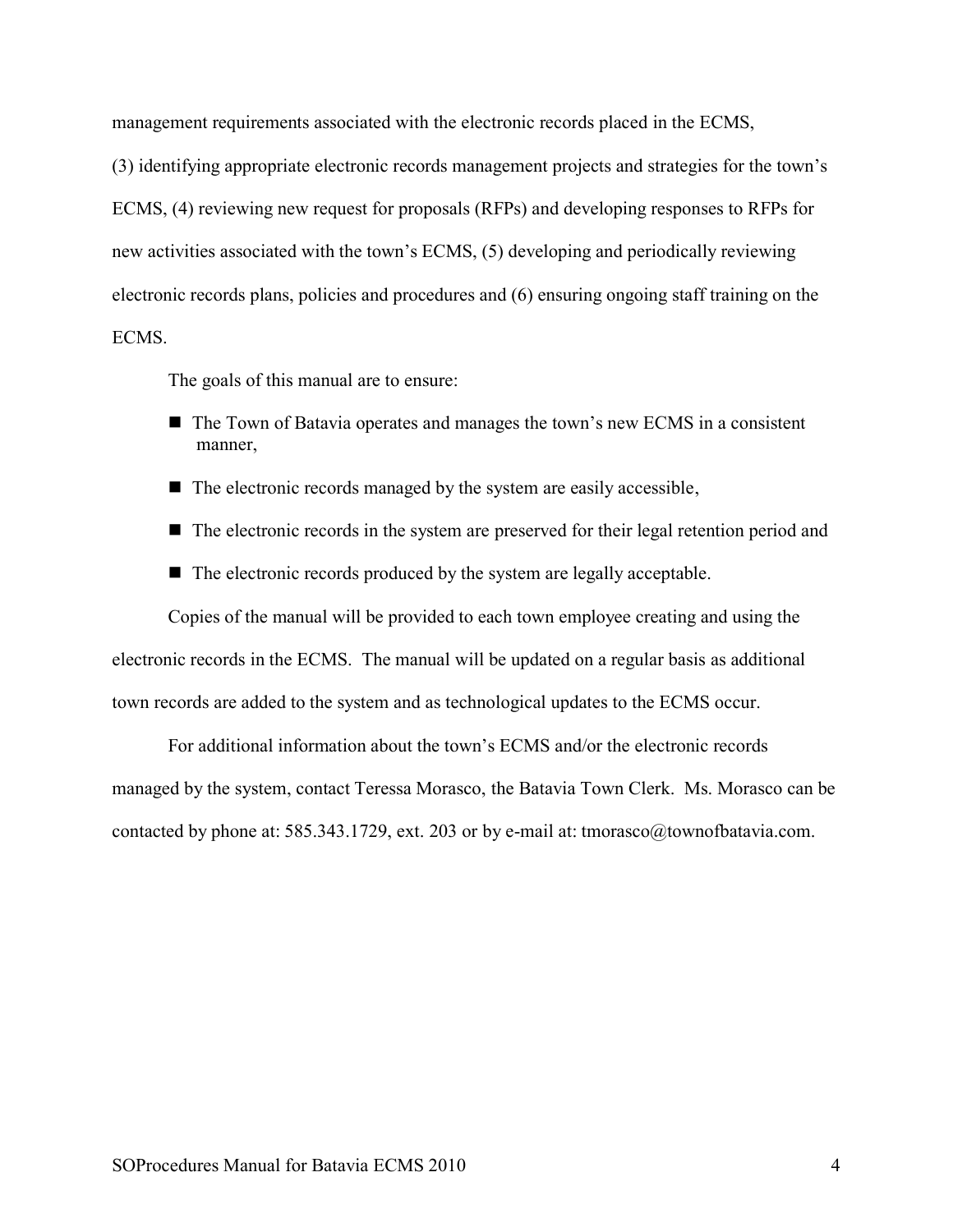### Section 2: Guidelines for Using this Manual

This manual is organized by various topics relating to accessing, managing, preserving and retaining for their legal retention period the electronic records in the ECMS and adding additional records to the system.

The Batavia Town Board determined all town employees given the authority to use the town's ECMS to manage electronic records on the system must consult this manual on a regular basis to ensure the electronic records placed in the system are managed in a consistent manner throughout town government.

Therefore, any new town employees or employees who have not used the ECMS in the past must read this manual before uploading or using the electronic records placed in the ECMS.

Users of the manual are encouraged to consult the table of contents at the beginning of the manual as a means for gaining quick access to the information they are looking for in the manual.

The Town of Batavia will update this manual on a regular basis to reflect changes in the types of electronic records stored on the ECMS, the practices for managing the electronic records stored on the ECMS and/or the changes in various technologies associated with the ECMS. Therefore, if any employees have suggestions for making changes to the manual, those suggestions should be directed to the Batavia Town Clerk and RMO. Any questions or concerns regarding the use of this manual and/or the ECMS should also be directed to the town's RMO.

Please note, in addition to using this manual for operation and maintenance of the town's ECMS, staff should also consult the town's general technology policies and the Town of Batavia Employee Policy Handbook.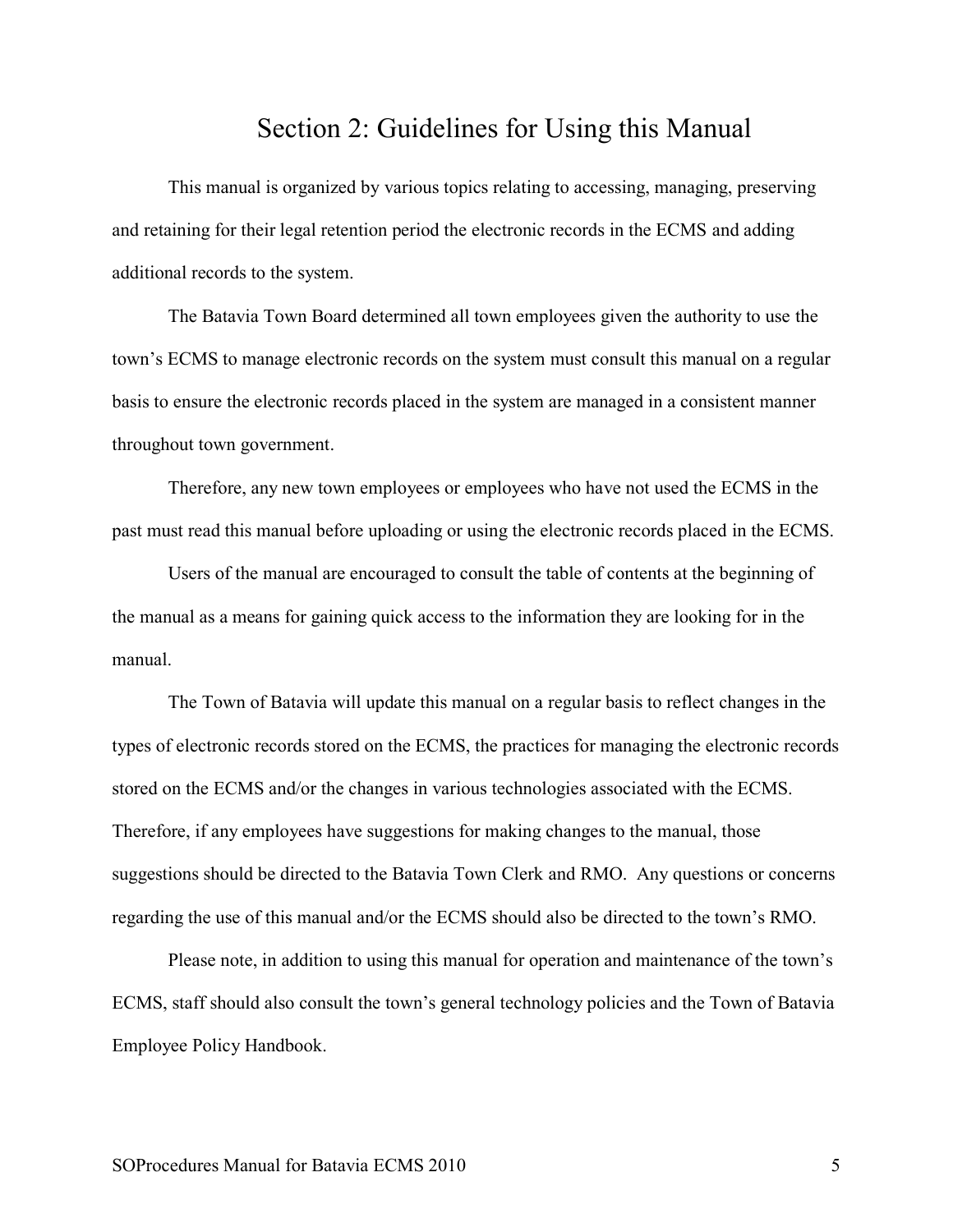### Section 3: The Electronic Records Filing Plan

Establishing and adhering to a good electronic records filing plan is essential to maintain the electronic records created in the town's new ECMS. Therefore, it is important for all employees creating, using and maintaining electronic records in the town's ECMS to follow the automated filing plan already established for the electronic records in the ECMS which has been programmed into the system.

Therefore, it is important for employees managing the electronic records cited below, which are stored in the ECMS, to follow the filing system already programmed into the ECMS. It is especially vital to follow the default filing plan for those electronic records which are meant to be shared across town government offices.

A good electronic filing plan utilizes a controlled vocabulary for:

- $\blacksquare$  The names of electronic folders holding the records,
- Index terms used to locate the electronic records
- $\blacksquare$  The electronic filing plan itself

The plan should also control the access rights to various electronic records.

The electronic filing plan designed for the town's ECMS is based on the business needs of the departments filing electronic records in the ECMS in terms of need and access to the electronic records. The filing plan is simple, logical and uses only a few hierarchical levels in the already established filing structure. In addition, the titles of folders, sub-folders and files were kept simple, clear and consistent. This should help ensure the new ECMS will be easy to use and maintain.

The filing plan is based on the organization of various departments using the system and the primary functions of those departments. In addition, where possible, the file plan is designed to encourage filing records with the same or similar records retentions together.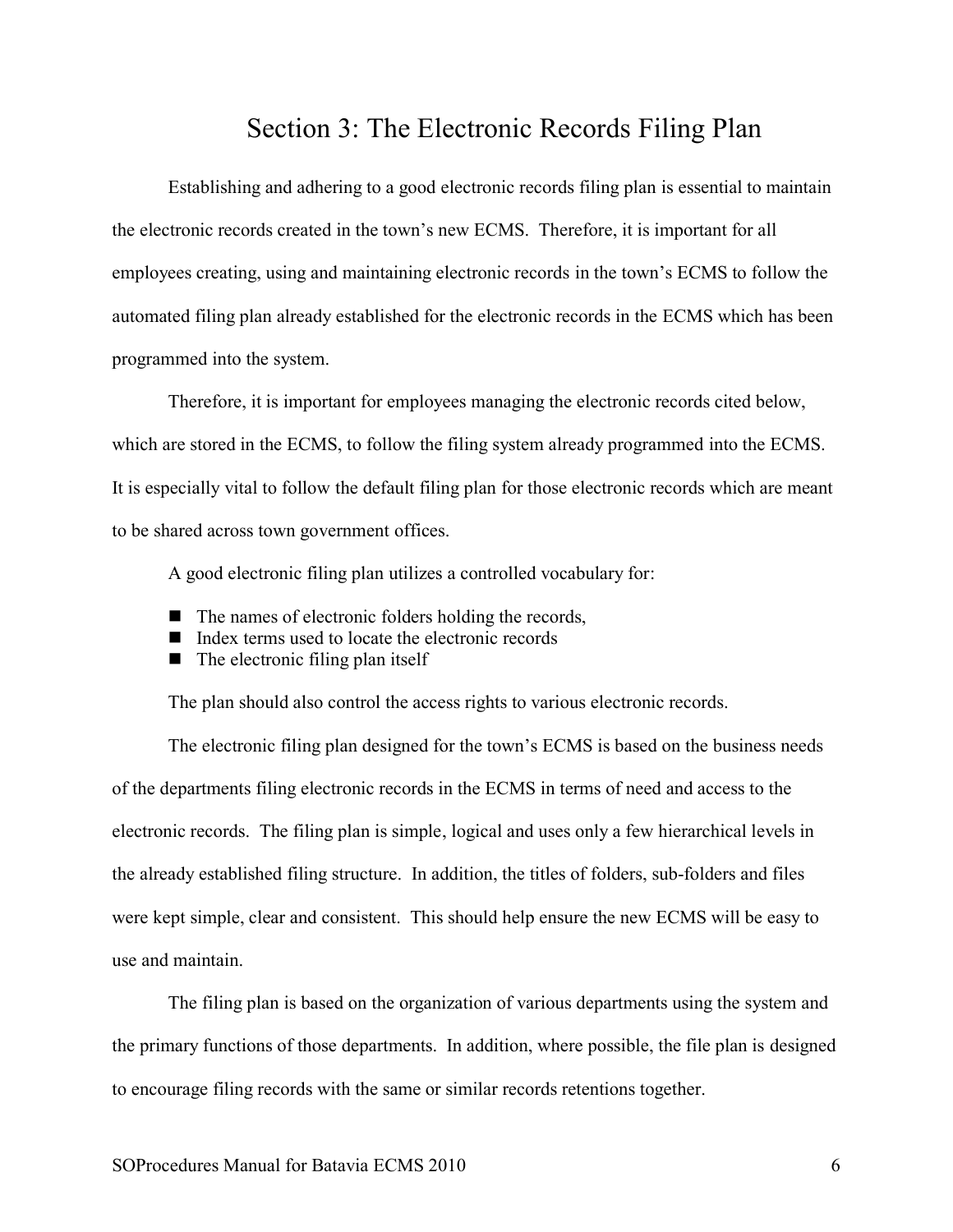The filing plan was modeled on the existing filing plan for the paper versions of the electronic records in the ECMS. The plan is designed to be a consistent method for filing the electronic records in the system and incorporate how town employees and other individuals who would have access to the system would search for records on the system.

The initial filing plan for using the ECMS was designed for filing, on the ECMS, the following electronic records: (1) town board meeting minutes, (2) building permit files, (3) property record cards, and (4) deeds for properties. Below is a graphical illustration depicting which drives, folders, sub-folders should be used for filing the above electronic records on the ECMS.

> **Graphic illustration of electronic file classification scheme on the town's server to be inserted here by the town.**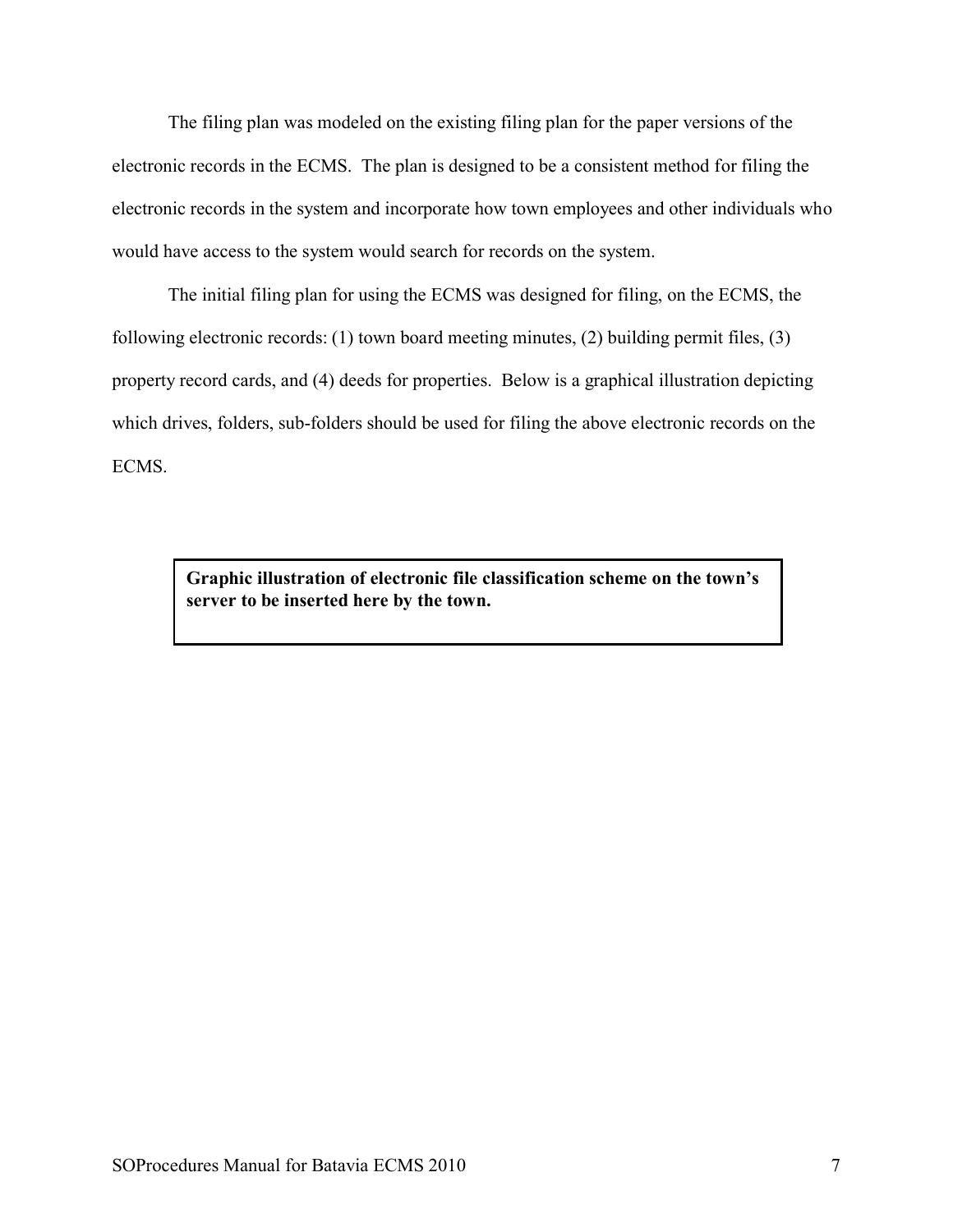# Section 4: Training

 When creating, using, maintaining and preserving the electronic records placed on the town's new ECMS, it is important to ensure the authenticity and legality of those records for various reasons. Having employees who are using the electronic records placed on the ECMS properly trained is crucial to ensuring the authenticity, legality and confidentiality of the records placed on the system.

Therefore, town officials have determined that before using the ECMS, employees must be properly trained on all aspects of the system.

In addition, anytime the system is upgraded with new software, hardware or a revised filing plan, all employees must once again participate in some form of training to familiarize themselves with the changes in the ECMS.

All staff using the ECMS must be trained on how to access and manage the electronic records stored on the town's ECMS but also on all of the town's electronic records policies.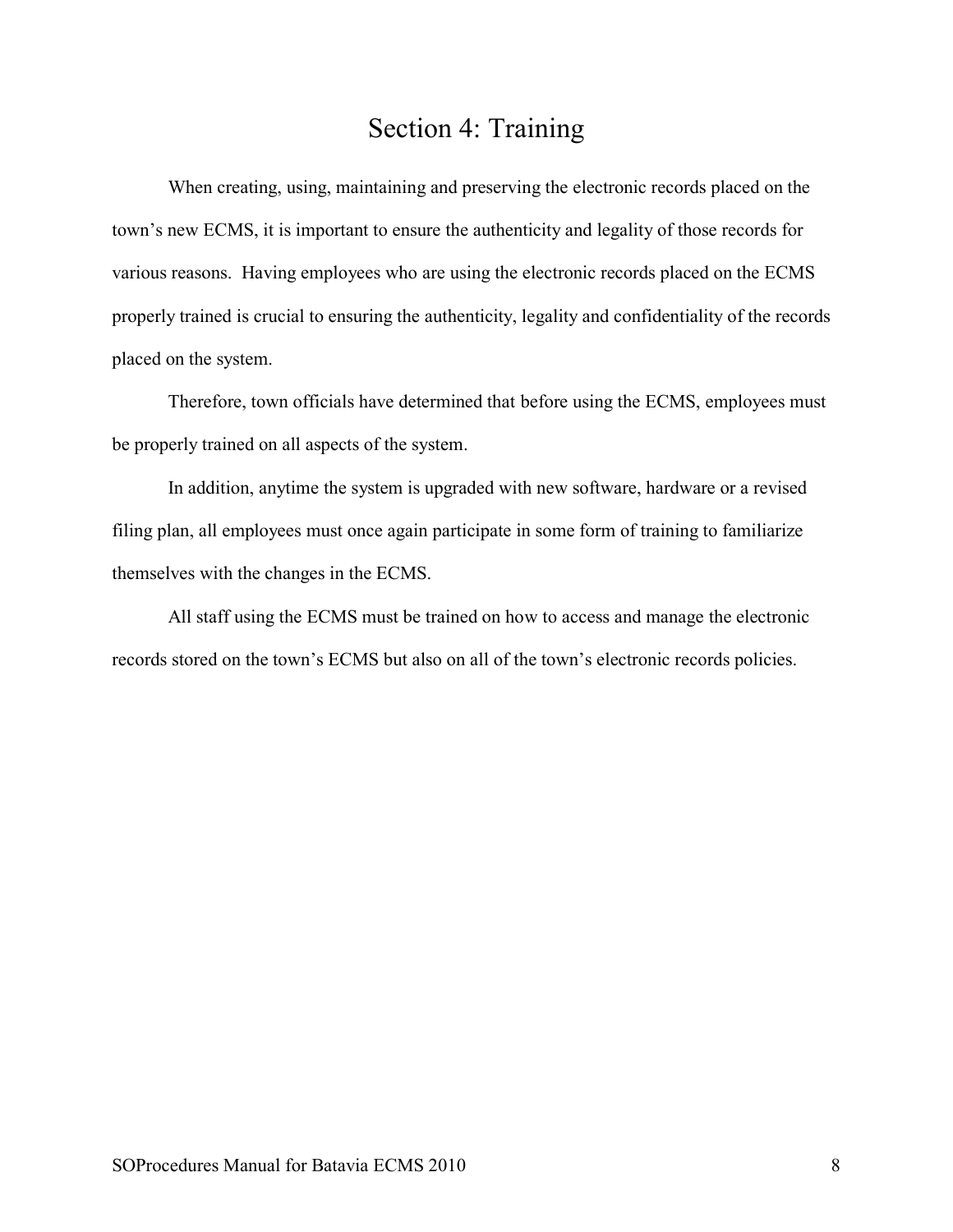### Section 5: Security Issues

 Electronic records placed on the town's ECMS are subject to various security threats just as paper records would be. Therefore, generally speaking, the Town of Batavia has taken some comprehensive measures to increase the security for the town's electronic records by placing fire detectors in the areas where the computer equipment is housed and have incorporated the electronic records into the town's disaster recovery program.

 However, there are a number of security measures town employees should take, on an individual basis, to increase security for the electronic records placed on the town's ECMS. It's very important for town employees using the records stored on the town's ECMS to adhere to these security measures to increase the security for the electronic records placed on the system.

These security measures can be categorized as physical security measures and technical security measures.

In terms of the **physical security measures**, employees should make sure the doors are locked to any room where the computer equipment used to gain access to the town's electronic records is placed.

In addition, employees must not allow the public to use their computer to access the electronic records in the ECMS but, must instruct the public to use the public access terminal established for public access to the electronic records in the ECMS. For example, if an employees computer equipment resides in a room used for public meetings in the evening, employees should make sure their equipment is turned off so no access by the public is possible with the employee's computer.

Still another very important measure is for town employees to make sure their computer has automatically logged them off the system when their computer is going to be left unattended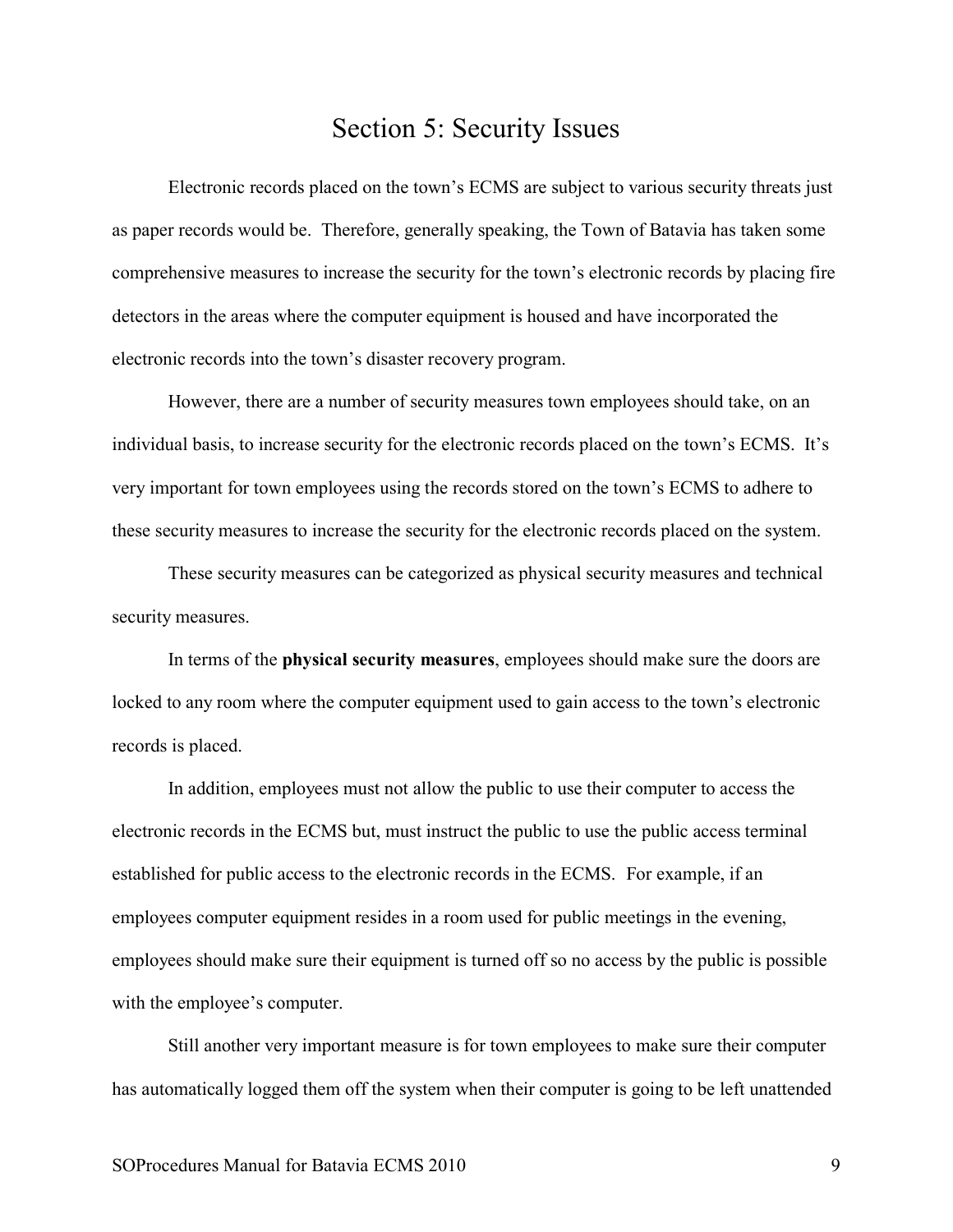so there is no unauthorized access to the employee's computer and unauthorized access to the electronic records in the ECMS.

In terms of the **technical security measures**, the goal here should be to reduce the technical or electronic risks to the records.

One activity related to this topic is to avoid any software from unknown sources. In fact, town employees must not install or run software other than the software approved for use on the town's network. Employees should be particularly wary of any software sent as e-mail attachments or files with executable programs as these files can carry a virus which can infect the security of the ECMS and the security of the electronic records placed in the ECMS.

Using passwords and changing their password every 30 days is another fairly simple activity which employees must use in connection with using the electronic records placed in the town's ECMS. The use of passwords protects the electronic records placed on the town's ECMS because they restrict access to the electronic records to authorized individuals and because they can protect the records from unauthorized changes to the electronic records.

Employees must use passwords to gain access to their computer, their e-mail account and to gain access to the electronic records in the ECMS which are designed to be only accessible by employees within that department.

When creating a password, town employees are advised that the password must contain seven characters, including at least one of each uppercase, lowercase letters and number and/or special character. When employees are changing their password, the new password must be substantially different from the old password and should not be a common name or word.

Another simple activity town employees can take to increase security for the electronic records placed on the town's ECMS is to routinely back-up the records placed on the system.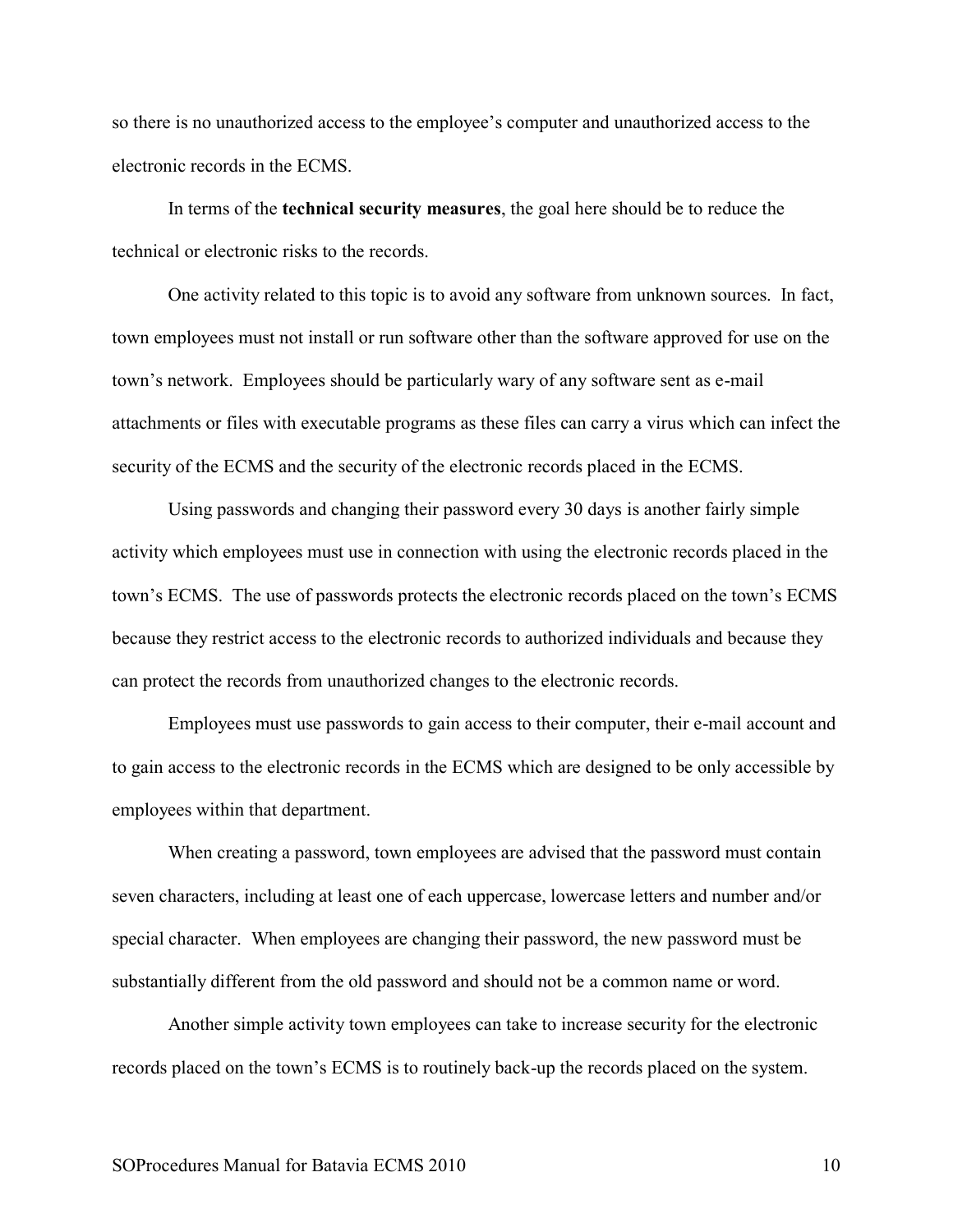It should be noted that making back-ups of electronic records placed on the town's system are designed as a disaster-recovery measure and not intended for long-term storage as a preservation alternative. Therefore, the back-ups to the electronic records must be stored a substantial distance from the town offices where the ECMS is being used.

In order to increase security for the town's electronic records placed on the ECMS, town employees must adhere strictly to the back-up procedures.

When backing up the records, the appropriate retention period must be applied to the electronic records on the back-up media so when the retention period for those records has been met, the town will not only delete the copy of those electronic records on the server containing the ECMS but, also on any copies of the records placed on back-up media.

In keeping with the above thought, town employees must back-up the electronic records according to the following schedule:

Town board meeting minutes: back-up each night onto an external hard drive with the external hard drive being changed out weekly and the back-up being stored in a place to be determined.

Building permit files: back-up each night onto external hard drive, with the external hard drive being changed out weekly and the back-up being stored in a place to be determined.

Property record cards: back-up each night onto external hard drive, with the external hard drive being changed out weekly and the back-up being stored in a place to be determined

Deeds to properties: back-up each night onto external hard drive, with the external hard drive being changed out weekly and the back-up being stored in a place to be determined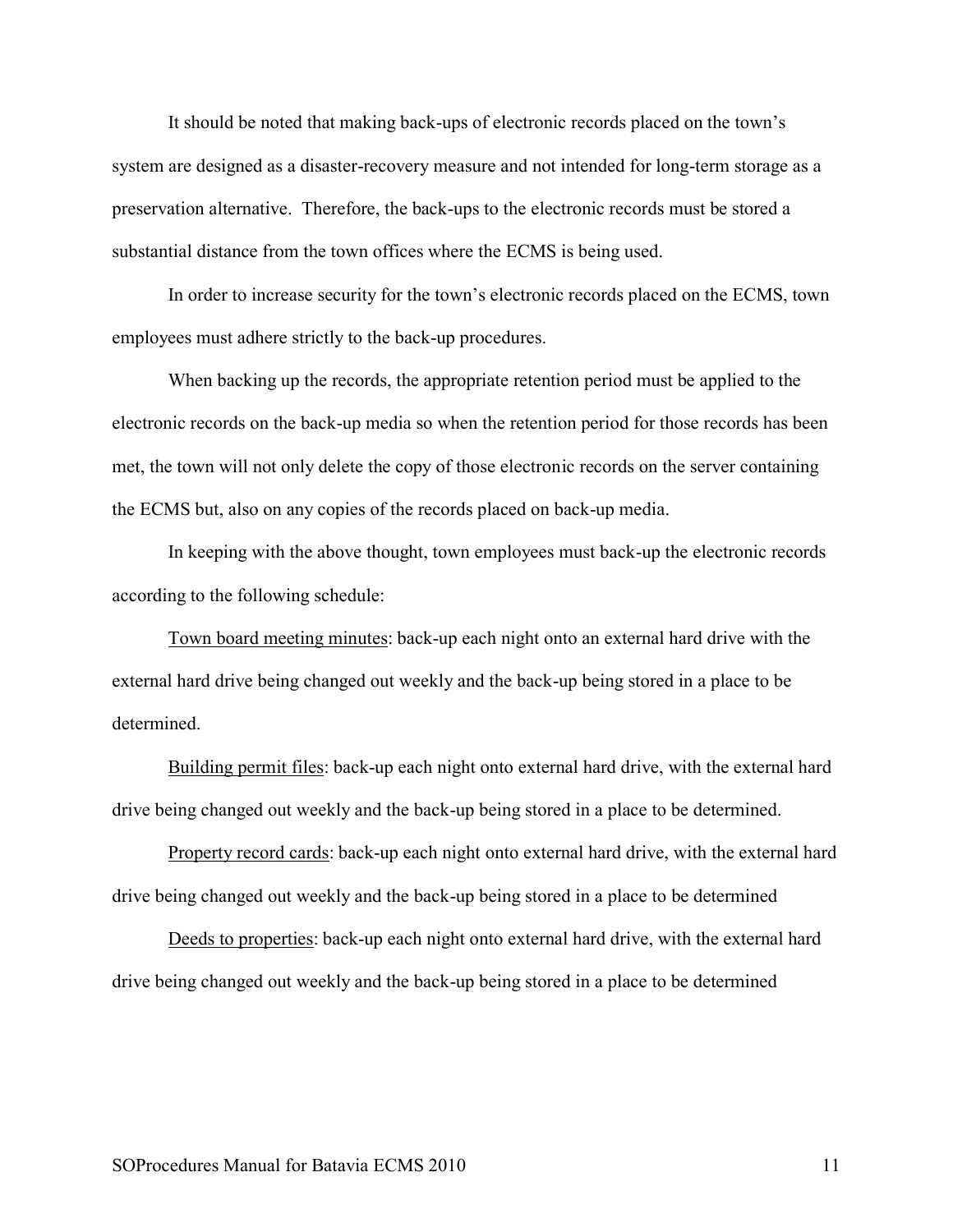### Section 6: Providing Access to Records in the System

For the purpose of this manual, providing access to the electronic records in the town's ECMS means giving someone the permission, opportunity and ability to use the electronic records stored in the town's ECMS.

 Before giving someone permission to use the records in the system, the person primarily responsible for managing a certain group of records in the system must assess all the confidentiality, privacy and security issues associated with the group of records before determining it is appropriate to allow access.

 Providing opportunity to use the electronic records in the system involves making it possible for individuals to view records directly in person or through a surrogate (photocopy or digital image, for example)

 In order for individuals to use a record in the system, the record must be in a format that is readable either directly or with the necessary software and hardware associated with the town's ECMS. The intended use of the records may determine the format in which you provide access to the records. Also, obviously, the format of the records can determine the types of equipment you need to provide access (photocopier, hardware, software, etc.)

When analyzing the confidentiality issues associated with giving access to certain electronic records in the system, staff should analyze the level of confidentiality so if records contain private information about individuals (social security numbers, home addresses, phone numbers, etc.) it may mean staff will provide information about the records without providing direct access to the record or staff will provide a copy of the record with certain information redacted from the original electronic record due to reasons of confidentiality.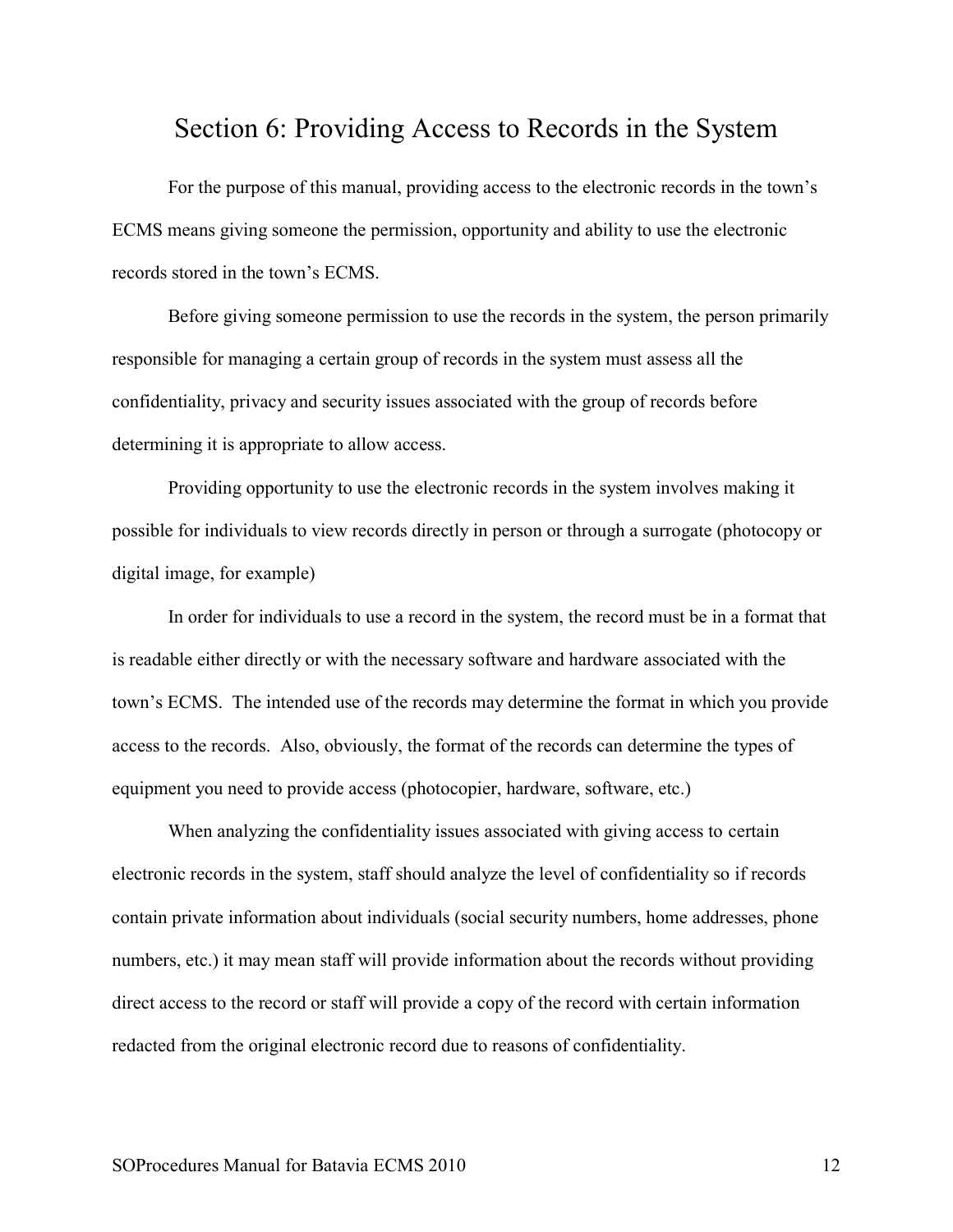In keeping with the above, if the town determines it should use the redaction function on the ECMS, the town's official policy for when information is redacted must be strictly adhered to in a consistent manner.

 In many cases, public access to the electronic records in the system will be through the designated public access terminal in town hall.

Physical access to the records in the system will be governed by the following policies:

1. Reference policies – See appendix #1 for the town's reference policies document for staff who are providing access to the electronic records in the system.

2. Rules for use policy – See the appendix  $#2$  for the town's policies for individuals wishing to use the electronic records in the town's ECMS.

3. New York's Freedom of Information Law – New York's Freedom of Information Law (FOIL) requires the appointment of a records access officer to coordinate the town's response to the public's request under the FOIL law. The records access officer for the Town of Batavia is Teressa Morasco, the town clerk and RMO. Therefore, when staff are presented with a FOIL request for electronic records on the system, staff should contact Teressa to obtain further guidance on responding to the request. See appendix #3 for additional information about New York's FOIL Law.

Finally, in terms of access, it should be noted that if the town is faced with a warrant for records, compliance must be immediate. The town can require two forms of ID to verify the requestor's identity and this matter should be discussed with the town attorney.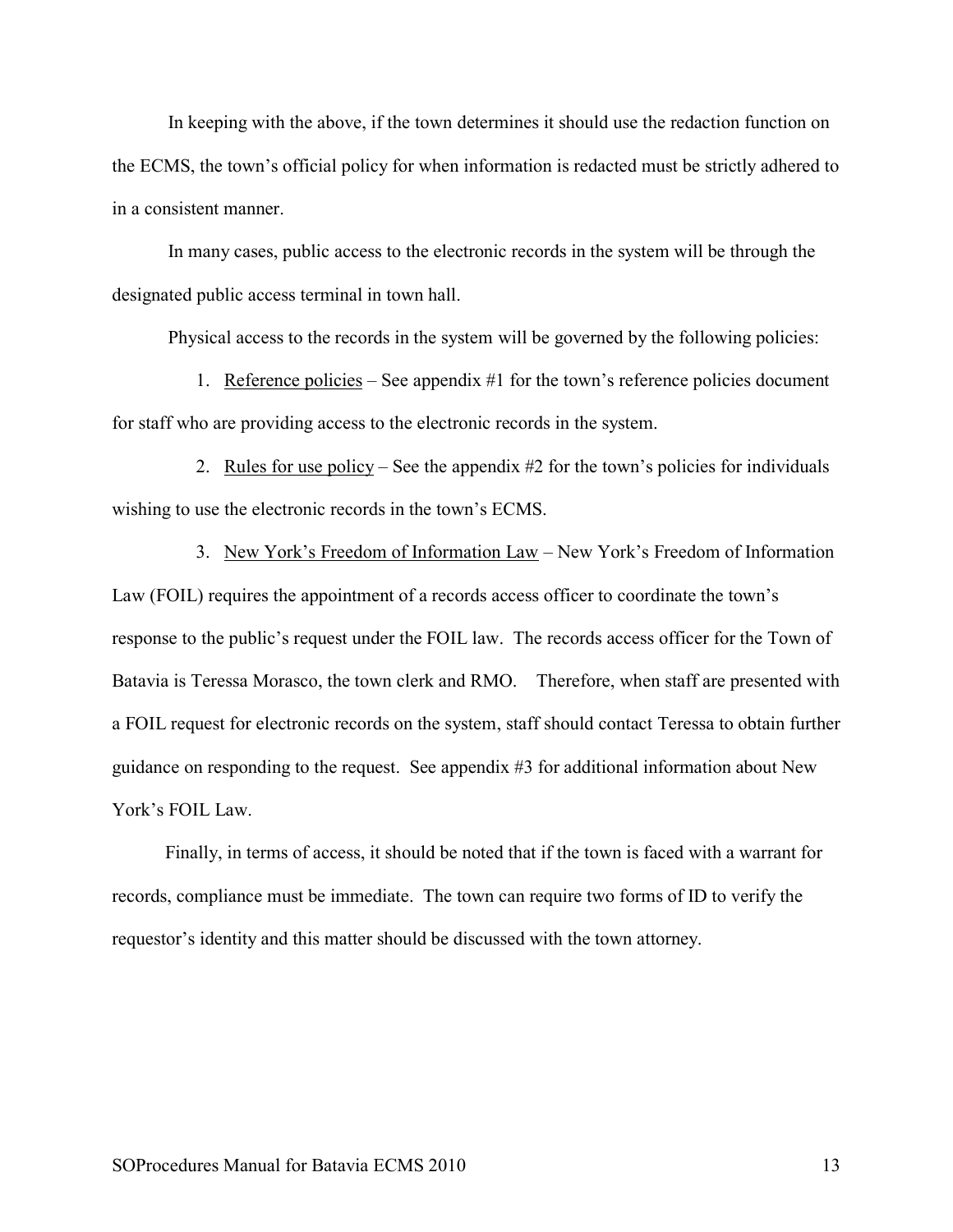### Section 7: Internal Audit Trails and Access Logs

 The town's use of an audit trail is an excellent method for proving the reliability of the town's ECMS. The auditing activities will allow the town to: (a) monitor and detect who had access to the town's ECMS, (b) whether staff followed the rules set out in this manual and (c) any fraud or unauthorized acts which occurred relative to the system.

 The town can track AppXtender Audit Trail. AppXtender Audit Trail allows the town to track user activities such as user login/logout, viewing and deletion of documents and pages, addition and deletion of annotations, batch indexing, printing and queries, and annual routine check of audit trails.

The events to be audited are configured through AppXtender Application Generator (AppXtender, AppGen) and can be enabled or disabled for an application, user or group. When user activity triggers an audit event, details of the event are recorded in the audit trail. Each line in the audit trail represents a single audit event. Depending on the configuration, the audit trail can contain status information for each application and global audit events.

 AppXtender Desktop and Web audit trail logs cannot be separated. If Audit Trail is enabled and AppXtender Web is installed, both AppXtender Web and AppXtender Desktop events will be tracked.

 After audit settings are configured, the town can choose to store audit trail events in the AppXtender audit trail database table or in a log file or both. Application Xtender Audit Trail encodes the time column *tsstamp* in the AE\_AUDIT table in Greenwich Mean Time (GMT) format. This allows the audit table entries to maintain consistency when workstations are located in multiple time zones. The town can calculate its local time by supplying the town's time zone to offset.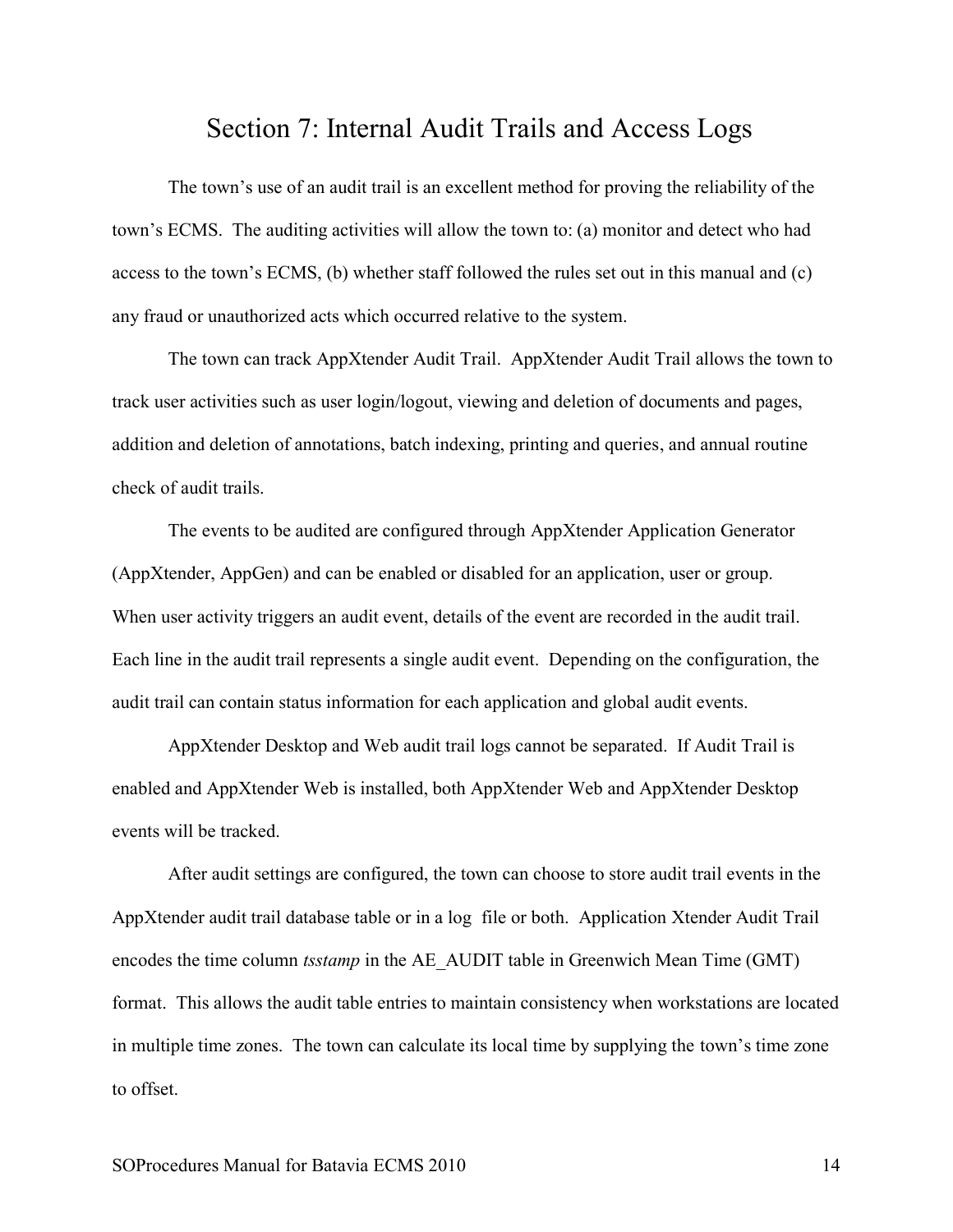The following AppXtender Web activities can be tracked using Audit Trail:

- Modification (including annotations) of documents.
- Modification of document indexes
- Viewing of document pages
- Printing of documents and pages
- Addition, deletion, annotation, OCR/Text-view of a page version
- $\blacksquare$  Batch indexing
- Adding, deleting, or attaching pages to a batch document
- Deleting or adding memos to batches
- $\blacksquare$  Executing queries
- User login and logout of the AppXtender Web system

In summary the audit trail capability allows tracking of user activities on a global or per-application basis. Audit events, such as the creation, changes, or deletion of documents can be tracked for each AppXtender application. There is no reporting audit in Application Extender. By default, AppXtender logs audit trail events to a table in the AppXtender database, which can be accessed through the database software.

 Anytime a record is added, modified or deleted, a record is created in a database table to audit the changes. The Application Xtender audit table can be accessed from the server.

 The town will routinely check the audit trails and the access logs for the ECMS as part of its routine maintenance procedures for the ECMS.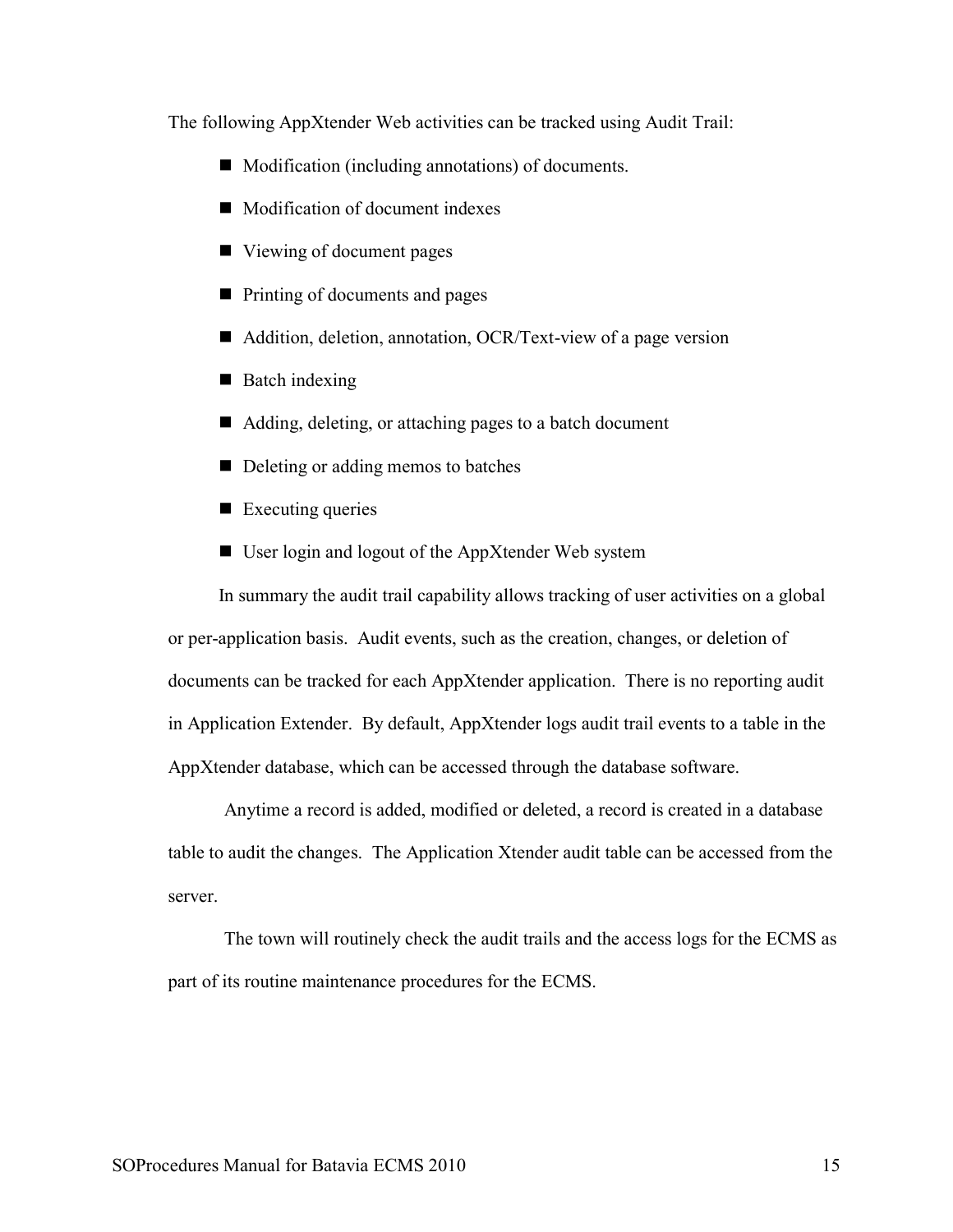# Section 8: Records Creation Issues

A crucial aspect of ensuring the authenticity and reliability and access to the electronic records placed in the town's ECMS relate to how the electronic records placed in the system are created.

 When creating electronic records in the system, staff must follow the procedures described below:

- 1. **Document preparation** The paper records scanned into the ECMS must first be properly prepared for scanning. Document preparation will include collating the paper records, removing any fasteners attached to the paper records such as staples, paper clips, pins, rubber bands and, if necessary, flattening, unfolding or unrolling the records. This activity will be carried out by the town department responsible for creating the record as part of that department's normal operations.
- 2. I**mage capture** The next step will be to scan the paper records to be entered into the ECMS. The speed at which the paper records can be scanned can vary due to a number of factors however, generally speaking, it should be possible to scan the paper records at a rate which is approximately  $\frac{1}{2}$  of the rated capacity for the town's scanner.

Before scanning the records, it will be necessary to determine the block-out color for the scanner which is the color the scanner will not pick up when the paper records are scanned. Obviously it is important the records being scanned do not contain any information in the same color as the scanner's block-out color as that information would not appear on the digital image of the paper records being scanned.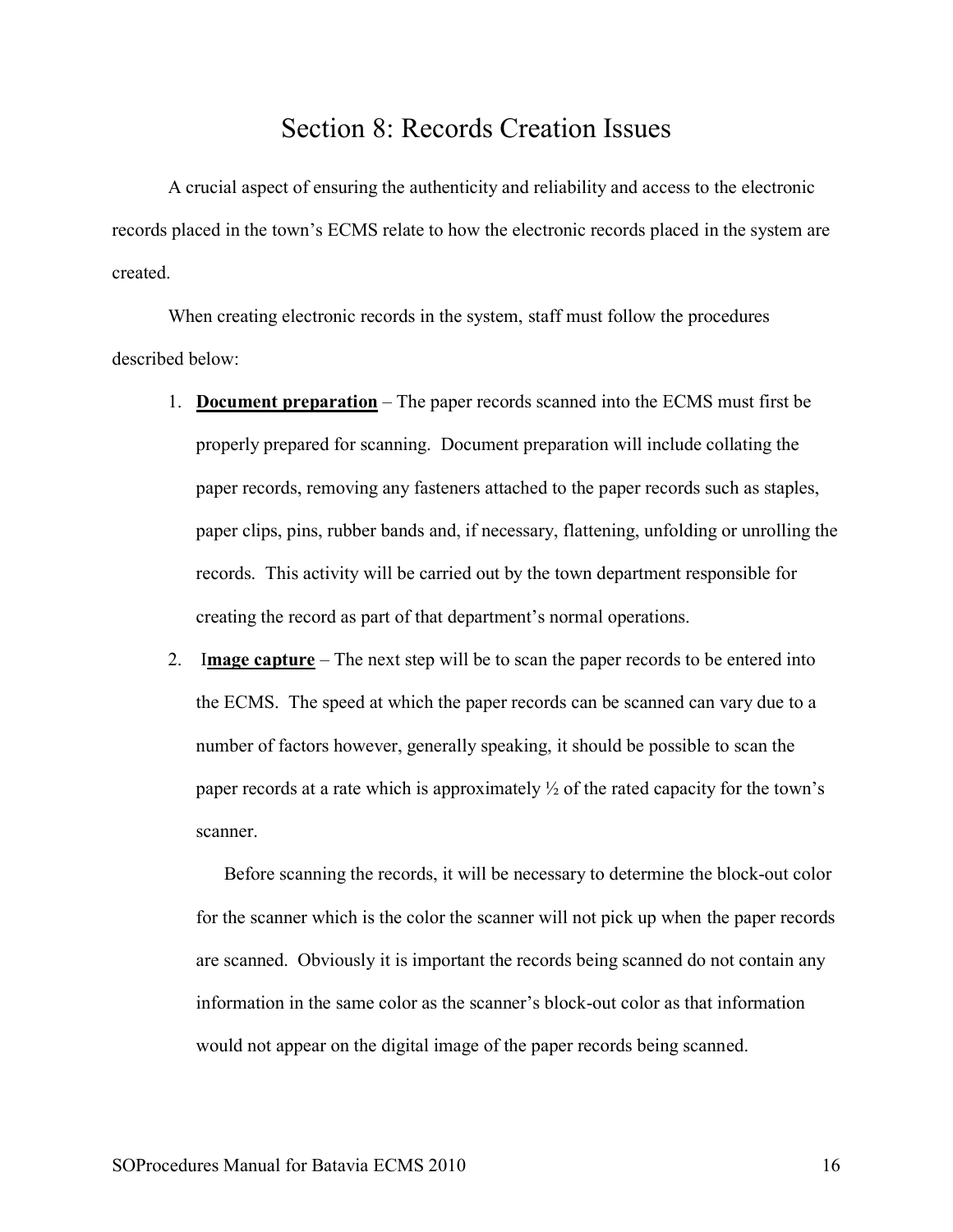When scanning the paper records, the town must adhere to the New York State Archives Imaging Production Guidelines which appear as appendix #4. Among other things, these guidelines stipulate the official copy of a digital image of a paper record must be in the TIFF format therefore, all official copies of digital images of records stored in the town's ECMS must be in the TIFF format.

This activity will be carried out by staff in the town clerk's office. After scanning the paper records, staff in the office will verify the content of the scanned image of the record to make sure every image is legible and all documents were properly scanned.

3. **Indexing the Electronic Records** - After the paper copy of the records are scanned and the digital images of the documents have been verified, the digital images must be indexed for ease of retrieval. The digital images of records in the building permit files must be indexed by permit number, the digital images of the property record cards must be indexed by SBL # and the digital images of the deeds to be entered into the ECMS must be indexed by SBL #. The town has determined the official copy of the town board meeting minutes will be stored in the PDF format in addition to the TIFF format to allow for full-text searching of the digital images of the minutes, using the proper software.

Staff from the town clerk's office will carry out this activity.

4. **Filing the electronic records** – After the digital images of the scanned records have been properly indexed, the electronic records must be filed according to the automated filing system programmed into the ECMS.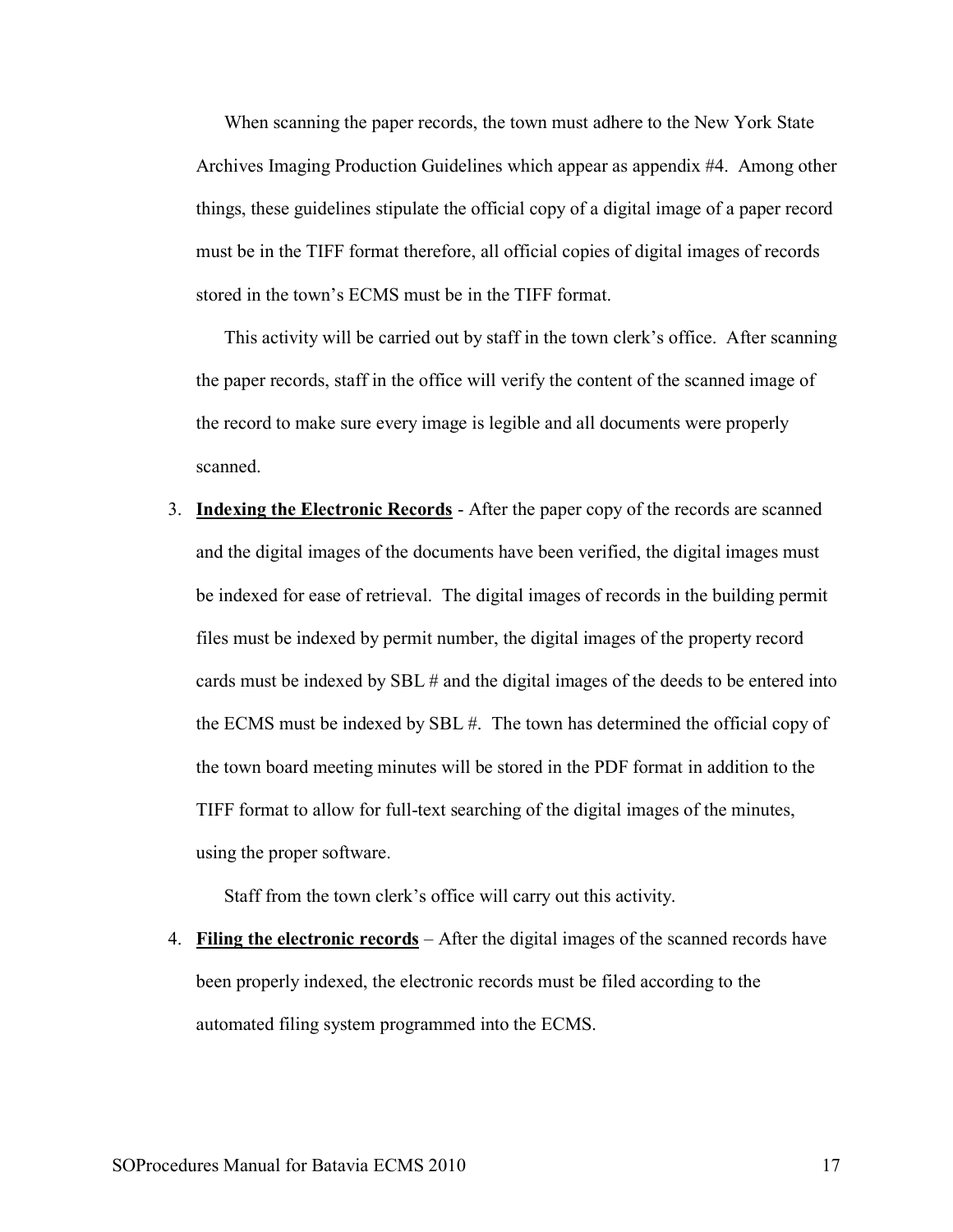### Section 9: Records Retention Matters

Printing out any of the electronic records placed in the ECMS and considering the paper copy of the record as the official copy of the record is one option for meeting the official retention period for the electronic records in the system in accord with the New York State Archives "Records Retention and Disposition Schedule MU-1 for Use by Cities, Towns, Villages and Fire Districts". However, that is a costly and inefficient method for adhering to the retention period for the electronic records in the ECMS.

 In most cases, a better option is to use the electronic format of the records in the ECMS to meet the legal retention period for those records. In order to do this effectively, employees must determine the legal retention period for any electronic records placed in the ECMS when the electronic records are added to the ECMS. Therefore, employees are strongly urged to utilize the RMA which is part of the ECMS to "label" or "attach" the appropriate retention period for the electronic records when they are entered into the ECMS. Employees should work with the town's IT person to develop a strategy for routinely attaching the appropriate retention period for any electronic records added to the system.

 The above activity may be accomplished at the records series level (a records series is a group of records which all have the same function) such as attaching the same retention period for property record cards which would be one records series which would all have the same retention period.

 No matter what strategy an employee uses to associate the appropriate retention period with the town records in the ECMS, that strategy must be documented in writing and be consistent since the focus in recent court rulings regarding electronic records has been the retention and disposition of the electronic records.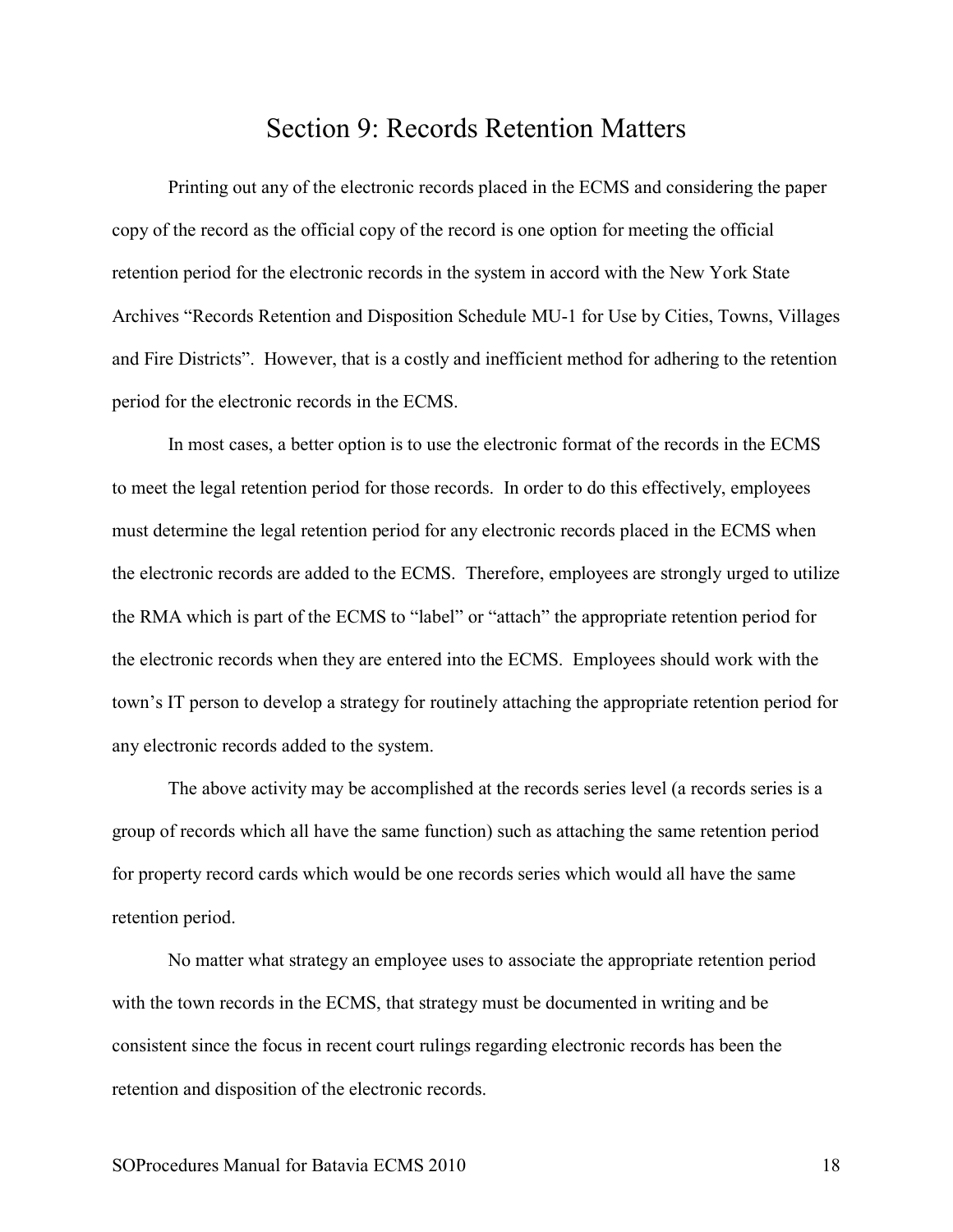### Section 10: Dealing with Legal Issues

To effectively deal with legal issues relating to the electronic records in the town's ECMS, it is important to understand the current legal framework for electronic records.

 The legal framework discussed in this section includes: (1) State Law, (2) Court Cases and (3) Federal Rules of Civil Procedure.

**State Law** – In New York State, the State's Arts and Cultural Affairs Law defines records as existing in any media thus establishing electronic records as being subject to the same requirements as paper records or records on microfilm.

 In addition, the New York State Education Commissioner's regulations provides details on how to comply with the Arts and Cultural Affairs Law and charges governments, such as the Town of Batavia, with including records retention issues and instituting other records requirements into the design of any electronic system to ensure the electronic records are accessible for the entire legal retention period. That system design must involve the creation and maintenance of metadata, the distribution of back-up copies of electronic records and taking the necessary measures to ensure media integrity.

 Further, the 2006 amendments to New York's Freedom of Information Law (FOIL) require local governments to respond to FOIL requests by e-mail if they have the ability to do so and supply the requested records in electronic form if they have the ability to do that also.

 Further, FOIL does not distinguish between electronic records created at a work place or on a computer outside of the workplace as government records are open to FOIL requests regardless of where they reside.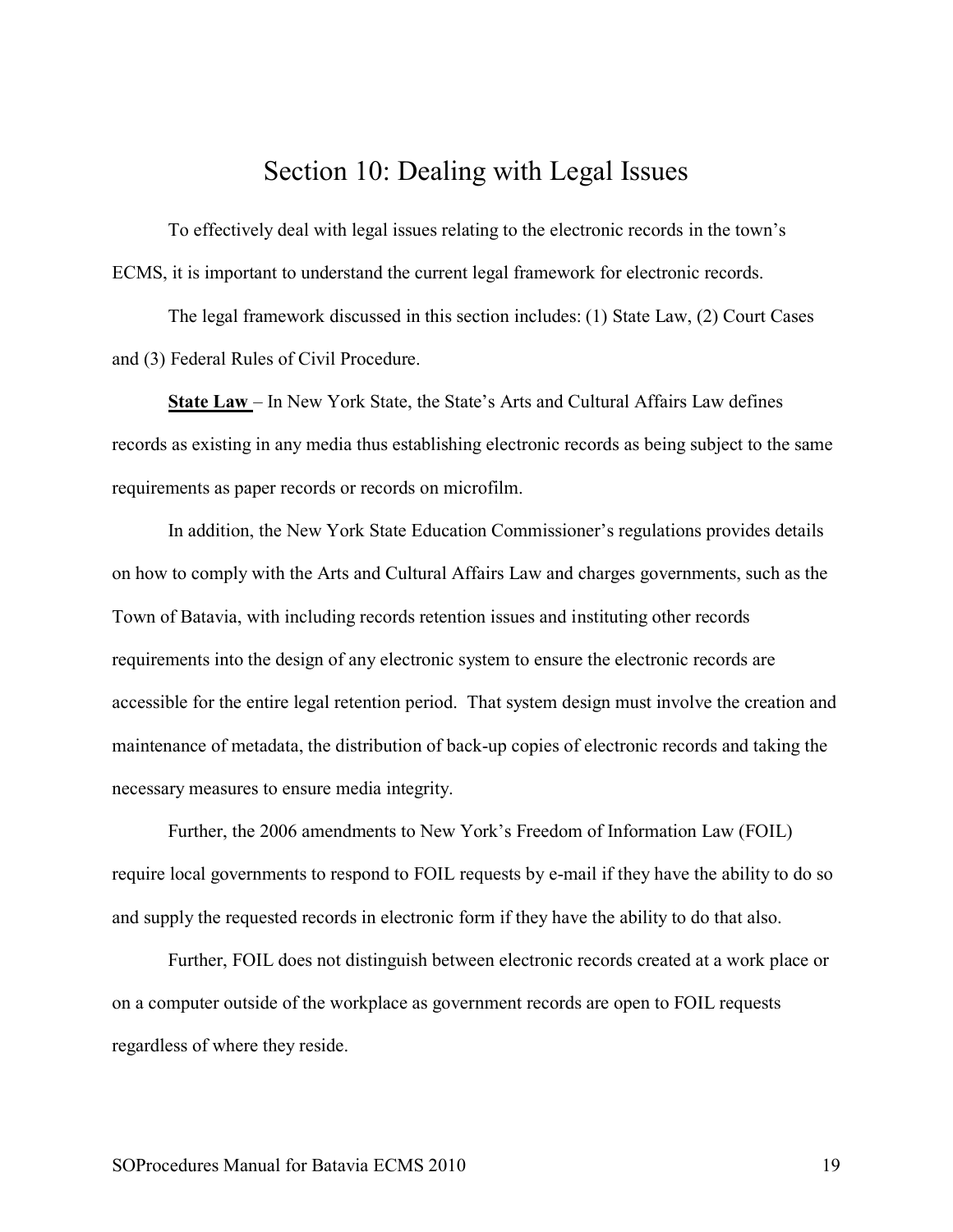**Court Cases** – Some high-profile court cases have established the value of electronic records and have established that electronic records are vulnerable to legal discovery actions. Further, recent court cases regarding electronic records have emphasized the importance of using appropriate records retention schedule requirements for the electronic records in an organization and have stressed appropriate behavior when those electronic records are the focus of a court order.

**Federal Rules of Civil Procedure** – The most significant federal legislation pertaining to records consists of recent amendments to the Federal Rules of Civil Procedures (FRCP) which were enacted in December of 2006.

Initially, these amendments applied only to electronic records relevant in federal cases however, they have already been adopted by several states and they bring new prominence to existing state legislation and regulations pertaining to electronic records.

The amendments also provide a "safe harbor" regarding electronic records which is intended to place a limit on the extent of effort a defendant must expend to locate or produce electronic records, provided the defendant can demonstrate the records are inaccessible in spite of all best efforts.

In view of the above, it is very important the town be knowledgeable about exactly what electronic records are stored in the town's ECMS since under the new Rules, both parties are required to meet within 90-120 days of an e-discovery action to review a list of potentially relevant records.

Also, to prove the town regularly disposes of the electronic records placed in the ECMS, according to the MU-1 records schedule and according to the town's official policies and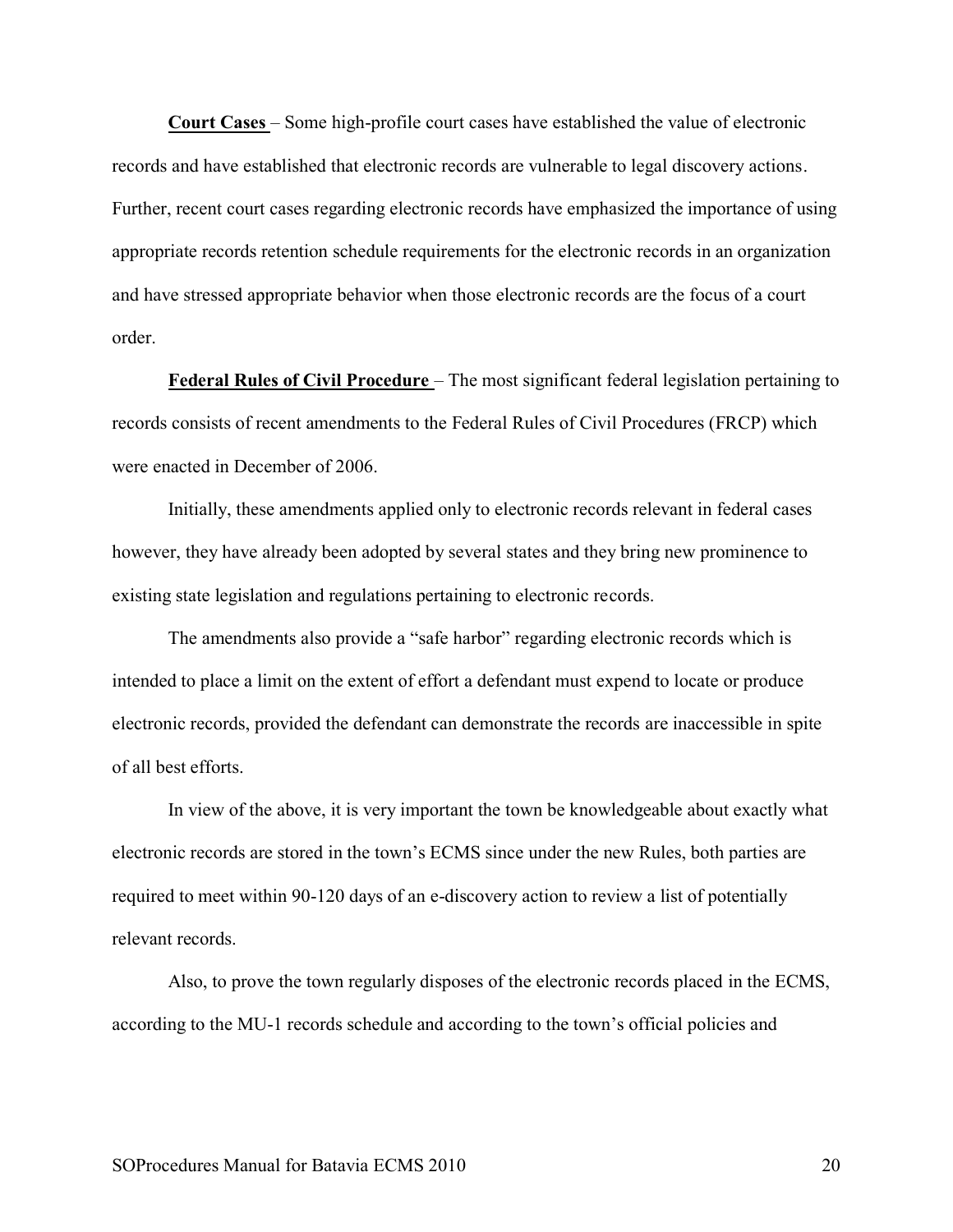procedures, the existence of written polices and procedures is crucial in order for the town to make a good case it is claiming a "safe harbor".

Finally, regular staff training on how to use the town's ECMS will also be crucial to responding to legal matters regarding the town's electronic records placed on the system because the control of said electronic records in the town's ECMS depends on the individual user of the **ECMS** 

When town employees are asked to testify in court regarding the electronic records in the town's ECMS, individuals must be prepared to explain the recordkeeping practices associated with the ECMS including why, how, by whom, and when the electronic records were created using the ECMS and how they are maintained, accessed, and migrated.

In addition, staff should be prepared to identify potential causes of error including assessing the probability of errors creeping into records during creation, maintenance, access and migration.

Also, staff should be able to explain the security strategies in place with the ECMS and show steps which were taken to prevent errors and breaches and the procedures in place for updating the security of the system.

Further, staff testifying in court should be able to document the staff training which has occurred in an effort to demonstrate that staff know how to use the system and that they follow procedures for using the records stored on the system.

Finally, employees testifying in court should be prepared to prove the electronic records which were destroyed from the ECMS were destroyed in accord with the New York State Archives "Records Retention and Disposition Schedule MU-1 for Use by Cities, Towns, Villages and Fire Districts" to dispel any concerns about the legality of the disposition. Individuals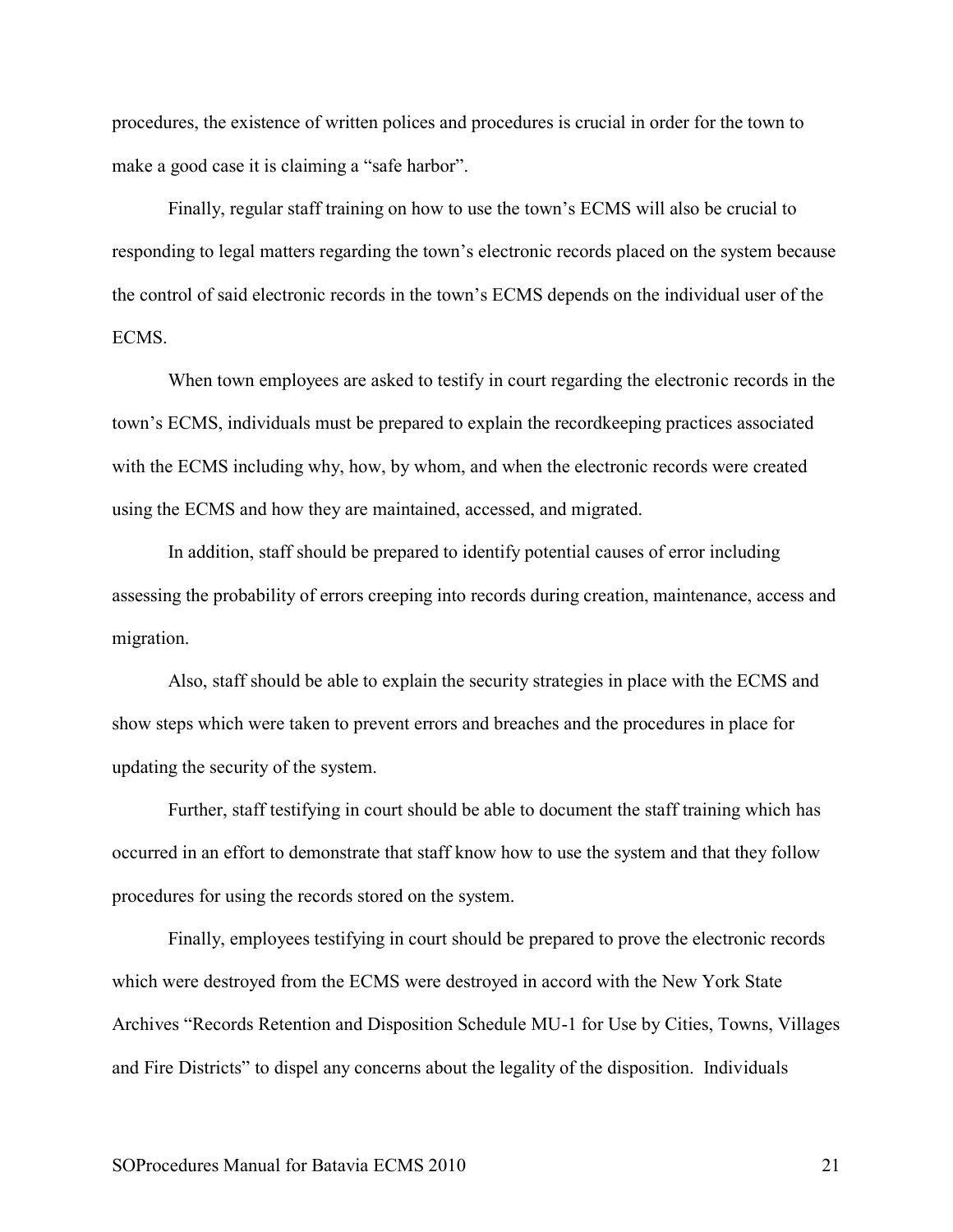should be able to demonstrate the town used a records disposal form to document the disposal of the electronic records which have met their legal retention period and a purging log was maintained.

**System Documentation**: EMC ApplicationXtender electronically stores, organizes, and manages documents, files and other business-critical information, and provides fast, securitycontrolled access to information from Microsoft Windows or Web-based clients. Application Xtender integrates document imaging, reports management such as Computer Output to Laswer Disc (COLD), and Enterprise Reports Management (ERM), workflow, and document management services within an easy-to-use Windows system.

ApplicationXtender release 6.0 expands its supported retention management offering by adding ApplicationXtender Software Retention Management (SRM). SRM is a licensed component that provides a software solution for document retention management within ApplicationXtender. Documents filed for retention cannot be modified or deleted from the repository until the specified retention period expires. Retention is enforced at a file level by ApplicationXtender's secure path feature. A related enhancement includes the ability to create SRM- and Center-enabled applications using the ApplicationXtender Migration Wizard.

Minimum hardware requirements –

- Processor: Server-class PC (Multiple processors are supported).
- Available hard disk space: The K2 software is approximately 2 GB. The additional space take up by the collections will be approximately 40% of the aggregate size of the documents indexed.
- $\blacksquare$  Memory: Recommended 1 GB or RAM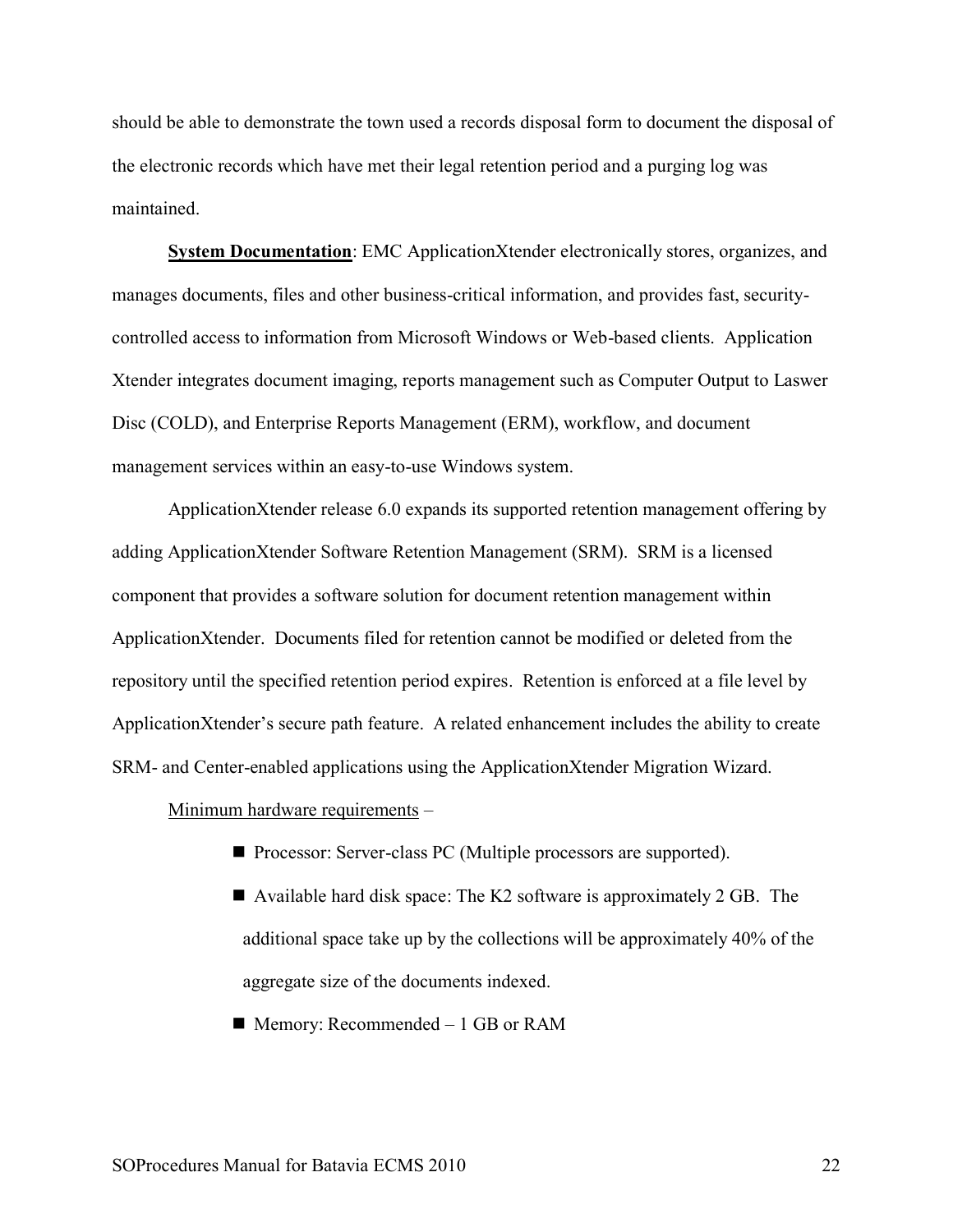**Processor:** Minimum – Pentium 4, 2 GHZ (or the minimum CPU required to run the operating system, whichever is higher). Recommended – Pentium 4 HT, 3 GHZ or higher. Dual or quad processors recommended for high-volume deployments.

 Available hard disk space – Depending on the operating system, installation requires approximately:

- **109 MB (for Application Xtender Rendering Server and Component** Registration.
- 109 MB (for Application Xtender Web Services, Component Registration, Web Services Test Client, Web Services Client Code Samples and Web Services Text Utility).
- <sup>170</sup> MB (for Application Xtender Utility Services and Component Registration).
- The ApplicationXtender File Access Manager Server requires a minimum of 1GB free space on the system partition. (Recommended  $-2$  GB)
- $\blacksquare$  Speed Fast SCSI hard drives with access times less than 0.5 ms are recommended for best performance.
- $\blacksquare$  Memory Recommended 1 GB of RAM.

For the ApplicationXtender Distribution Extraction Workstation

■ Processor – Pentium 4 (faster processor increases ApplicationXtender Distribution Productivity)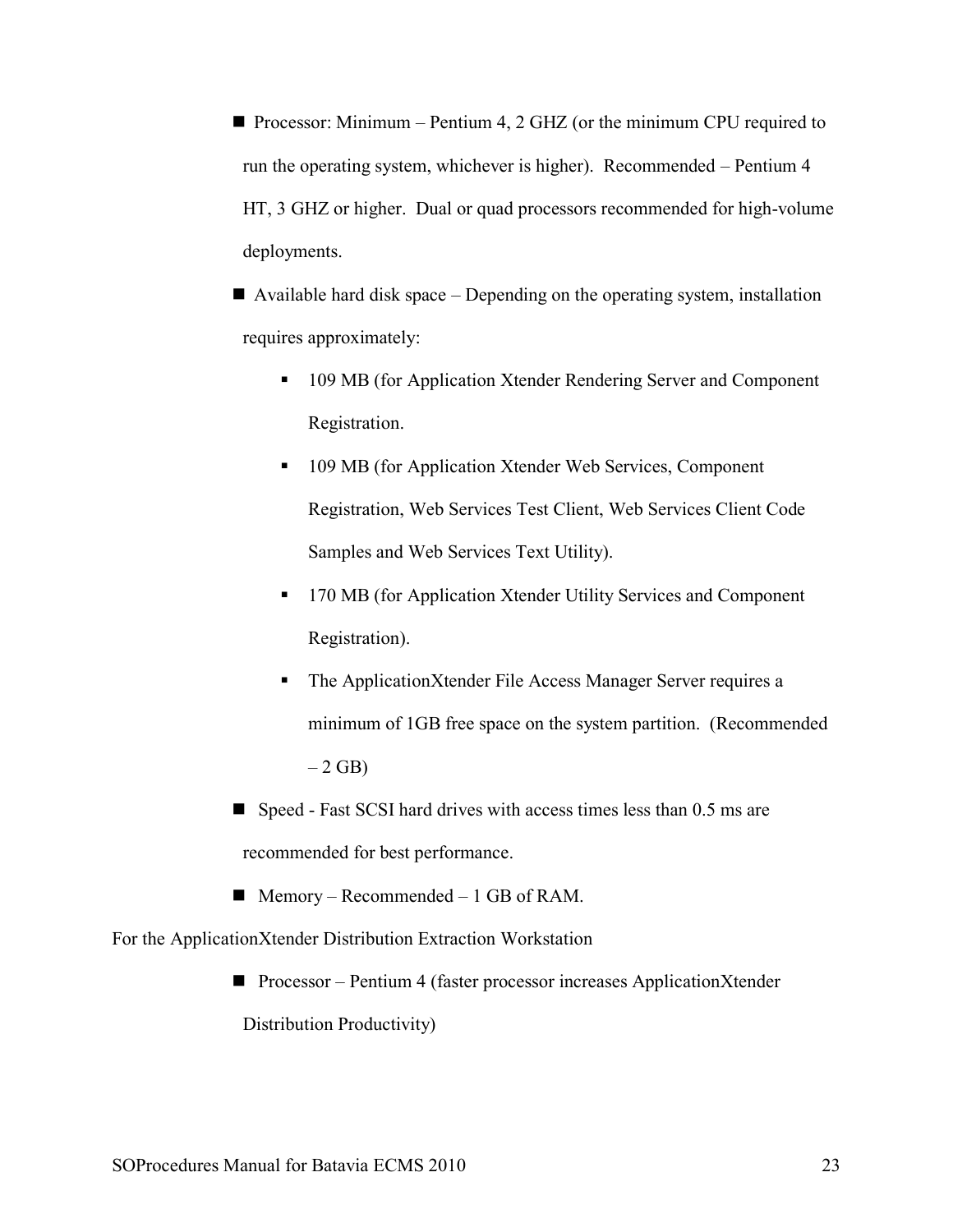Available hard disk space – The ApplicationXtender Distribution Extraction software requires about 40 MB hard disk space, depending on the operating system. The system also requires up to 700 MB of available hard drive space for each premastering directory the town plans to maintain.

 $\blacksquare$  Memory – At least 512 MB of RAM.

For the ApplicationXtender Distribution Database Reintegration Workshtation

■ Processor – Pentium 4 (A faster processor increases ApplicationXtender Distribution productivity)

Available hard disk space – The ApplicationXtender Distribution Database Reintegration software requires about 25 MB hard disk space, depending on the operating system.

- $\blacksquare$  Memory At least 512 MB of RAM
- CD-ROM drive or drives or DiskXtender/MediaStor with a CD-ROM drive or jukebox – To reintegrate ApplicationXtender Distribution CD-ROMs and to provide access to ApplicationXtender Distribution CD-ROMs on the town's workstation or network, the town needs a CD-ROM drive or drives to read the ApplicationXtender Distribution CD-ROMs the town receives for the system. If the town chooses to store its copy of the ApplicationXtender Distribution CD-ROMs in DiskXtender, the town needs a CD-ROM drive attached to its DX MediaStor computer to read the ApplicationXtender Distribution CD-ROMs.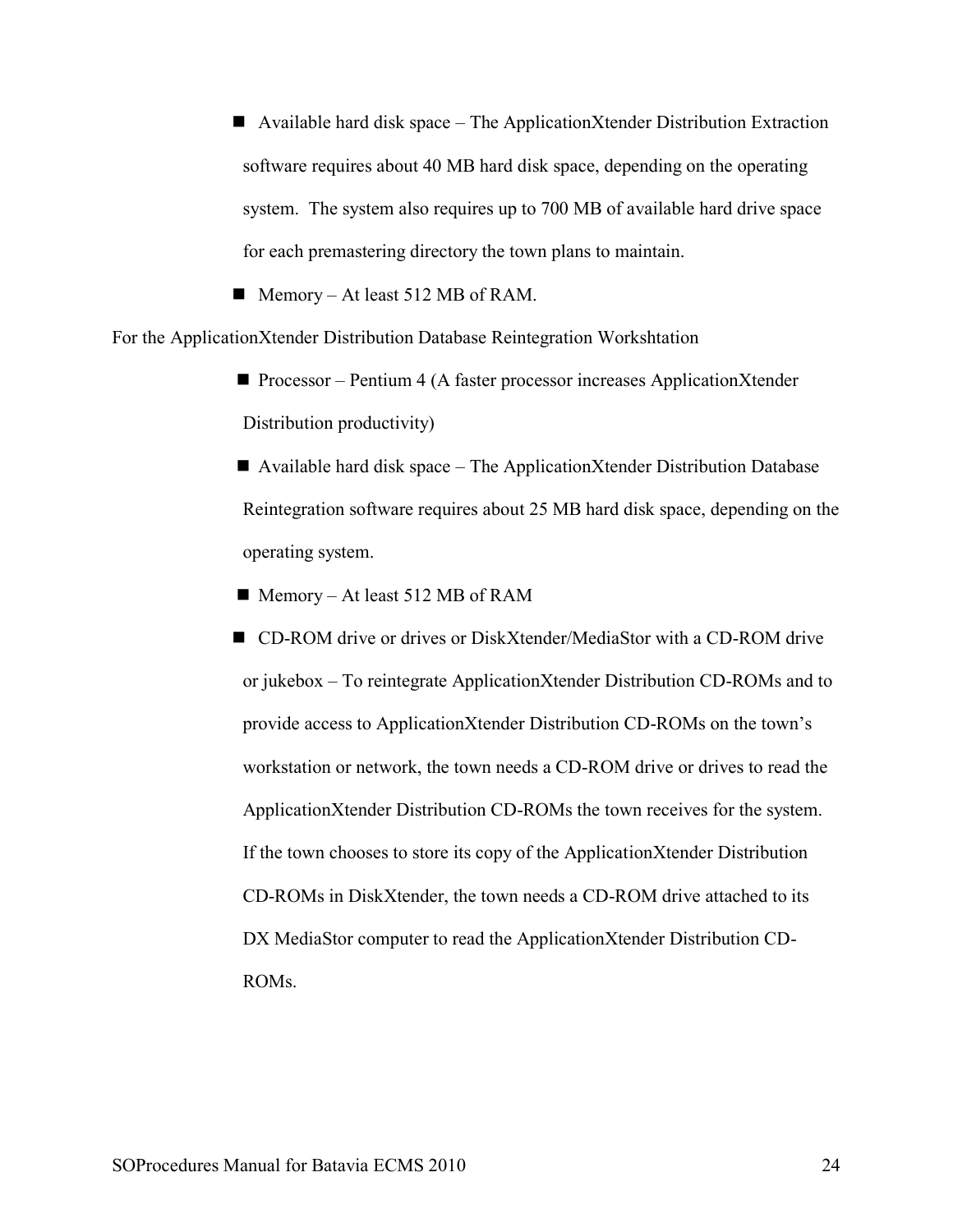For the ApplicationXtender Media Viewer Client Workstation

■ Processor – Pentium 4 (A faster processor increases ApplicationXtender Viewer productivity)

 $\blacksquare$  Available hard disk space – ApplicationXtender Viewer software requires about 25 MB hard disk space, depending on the operating system.

 $\blacksquare$  Memory – At least 512 MB of RAM for a retrieval workstation.

■ CD-ROM drive with which to read ApplicationXtender Distribution Media – If the town is not using a reintegrated database, or if the town is using a reintegrated database on a standalone workstation, the town needs a CD-ROM drive to read the ApplicationXtender Distribution media you receive.

For the all other clients and admin.

- Processor Pentium 4 (A faster processor increases ApplicationXtender Desktop productivity)
- Available hard disk space Depending on the operating system and thirdparty components needed:
	- 12 MB (ApplicationXtender Admin)
	- 22 MB (ApplicationXtender Document Manager, including ApplicationXtender Data Source Selector)
	- 5300 KB (ApplicationXtender Import Archive and Migration wizards)
	- 5324 KB (ApplicationXtender AppGen)
	- 6108 KB (ApplicationXtender Image Capture)
	- **•** ApplicationXtender Desktop also needs additional space on the drive to store temporary files during the installation process.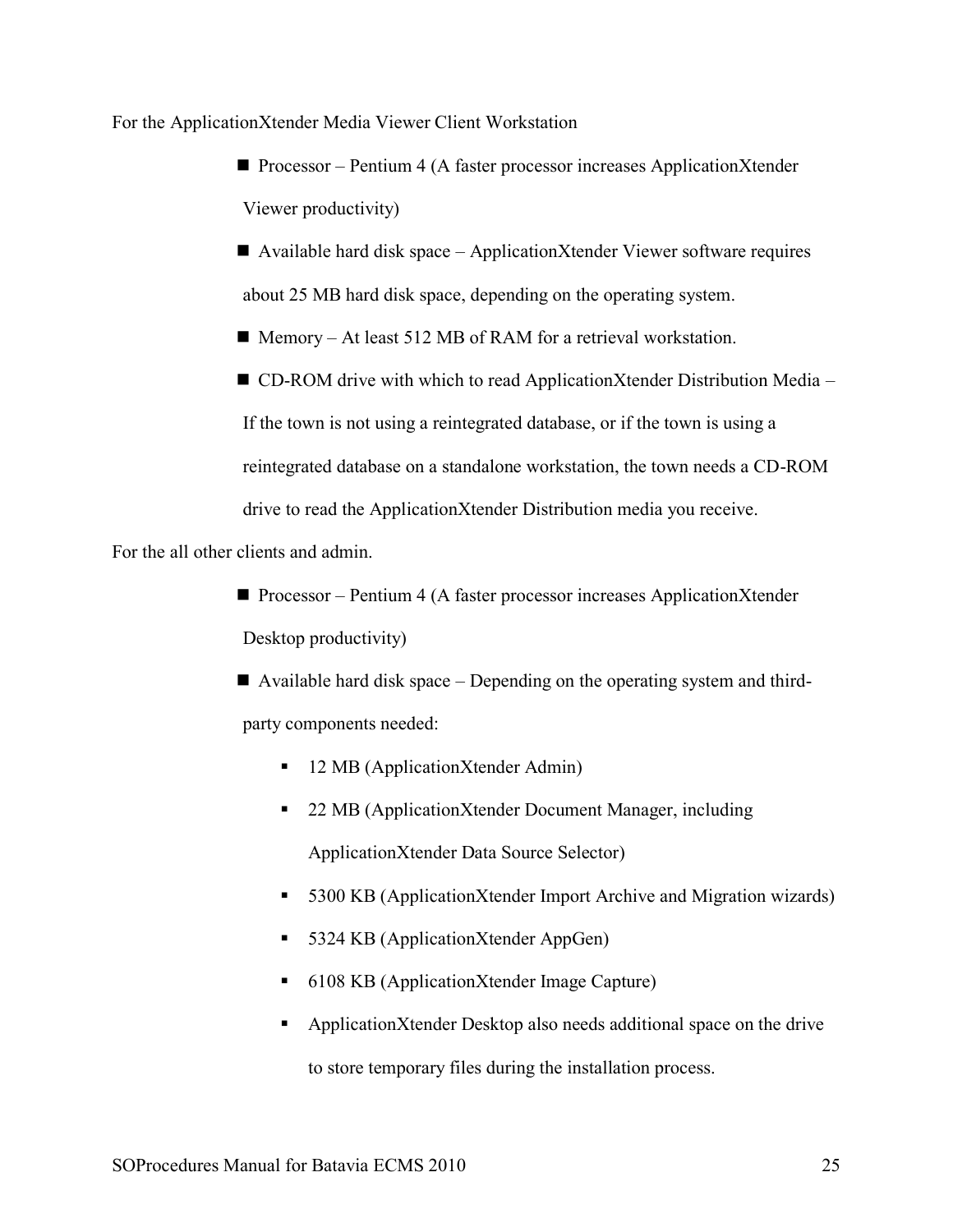■ Memory – At least 512 MB of RAM (ApplicationXtender AppGen; ApplicationXtender Import Archive, and Migration wizards; ApplicationXtender Admin; scanning workstations; retrieval workstations)ddd

In summary, the software used for the town's ECMS is "Documentuam Application Extender", version 6.0. The current computer system being used is a Dell Opti-flex 755 Duo CPU 3ghz. The operating system is "Windows XP". The scanner is a Cannon DR5010C multipage scanner that can scan up to 11"x17" pages. Printer is a HP Laserjet M2727 as well as a HP Designjet T1120PS color wide format printer and a KIP 3100 wide format scanner/printer.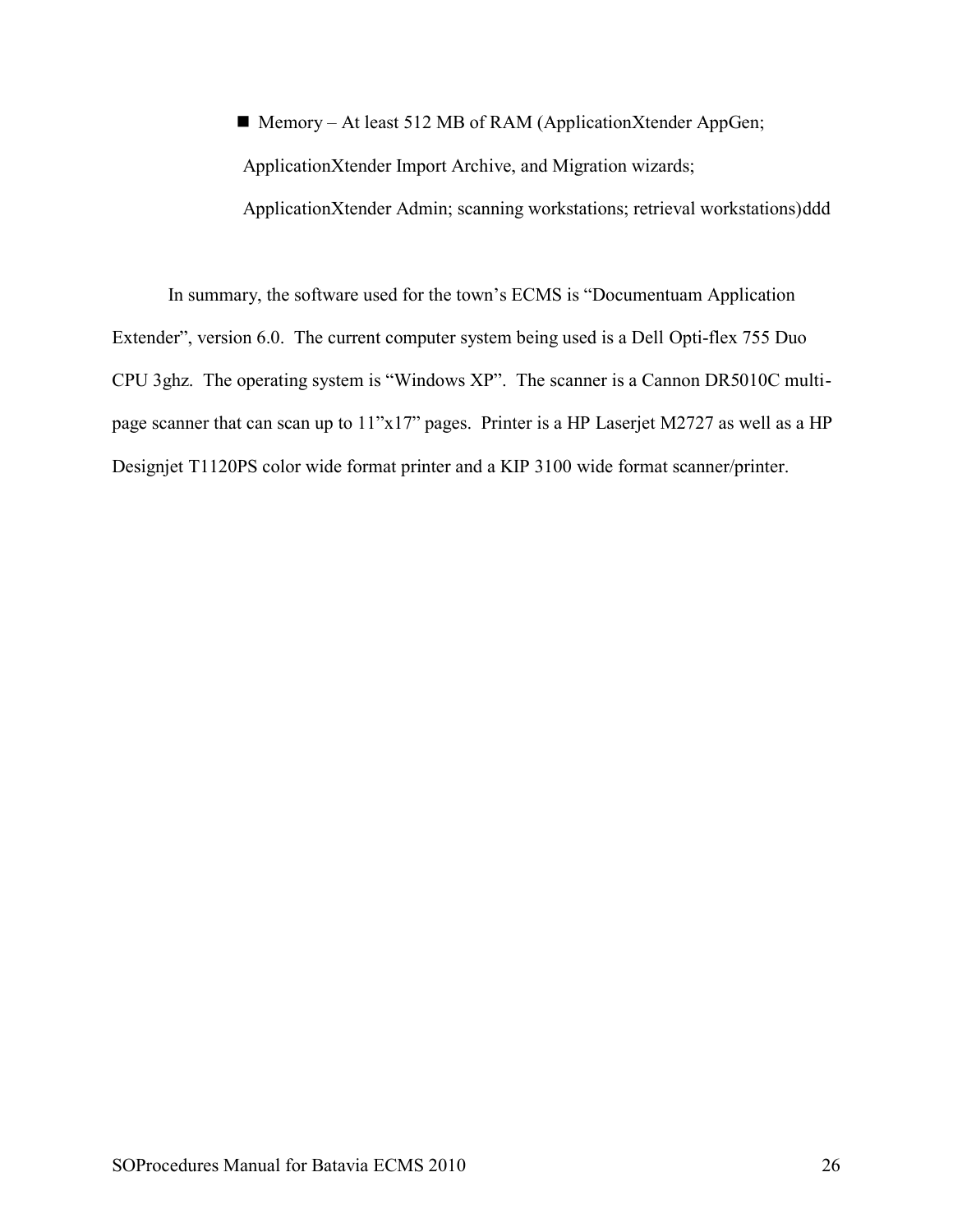### Section 11: Updating the System

 In an effort to ensure the authenticity of the electronic records contained in the town's ECMS, to ensure those records in the system are maintained for the legal retention period and to ensure the records are easily accessible, the town has purchased, from the vendor, the annual maintenance agreement for the software used to create and manage the electronic records in the system.

 The vendor notifies the town of the availability of new releases of software. Generally a new version is released annually. The new release will include new features, as well as new listings of third-party product compatibility, including but not limited to operating systems and hardware.

 The new features may at times also include modification of previous version features such as operating systems that no longer are supported under the new release. At that time, it will be the town's responsibility to upgrade its environment to meet the needs of the new release, as specified. The vendor will provide reasonable assistance to help the town install new releases. This work will also need to be coordinated with the town's IT personnel.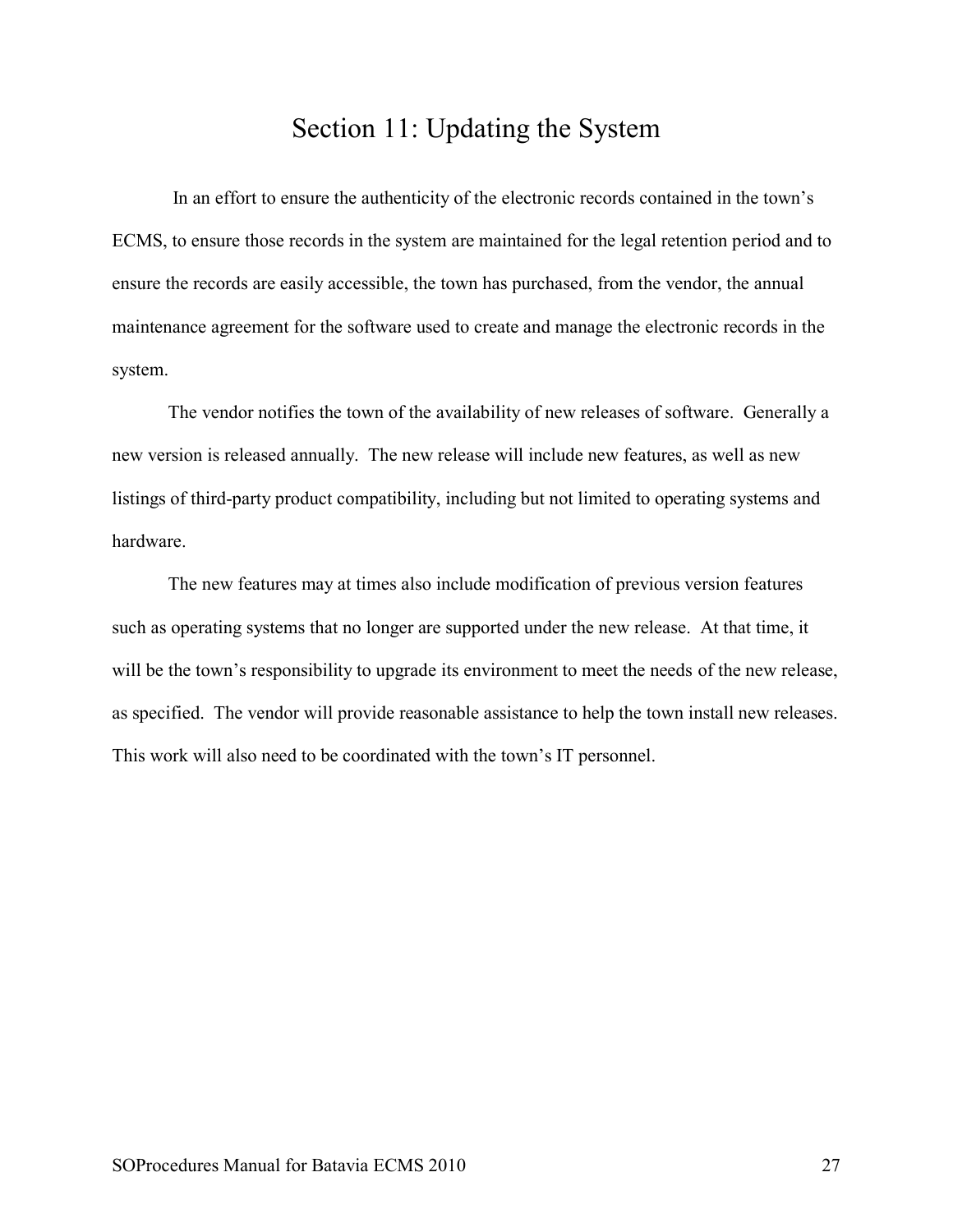# Section 12: Violations of the Standard Operating Policies

 For information about the town's policy regarding violations of the policies and procedures described in this manual, staff should consult the Town of Batavia, Town Employee Handbook, Section 305, "Corrective Action and Discipline".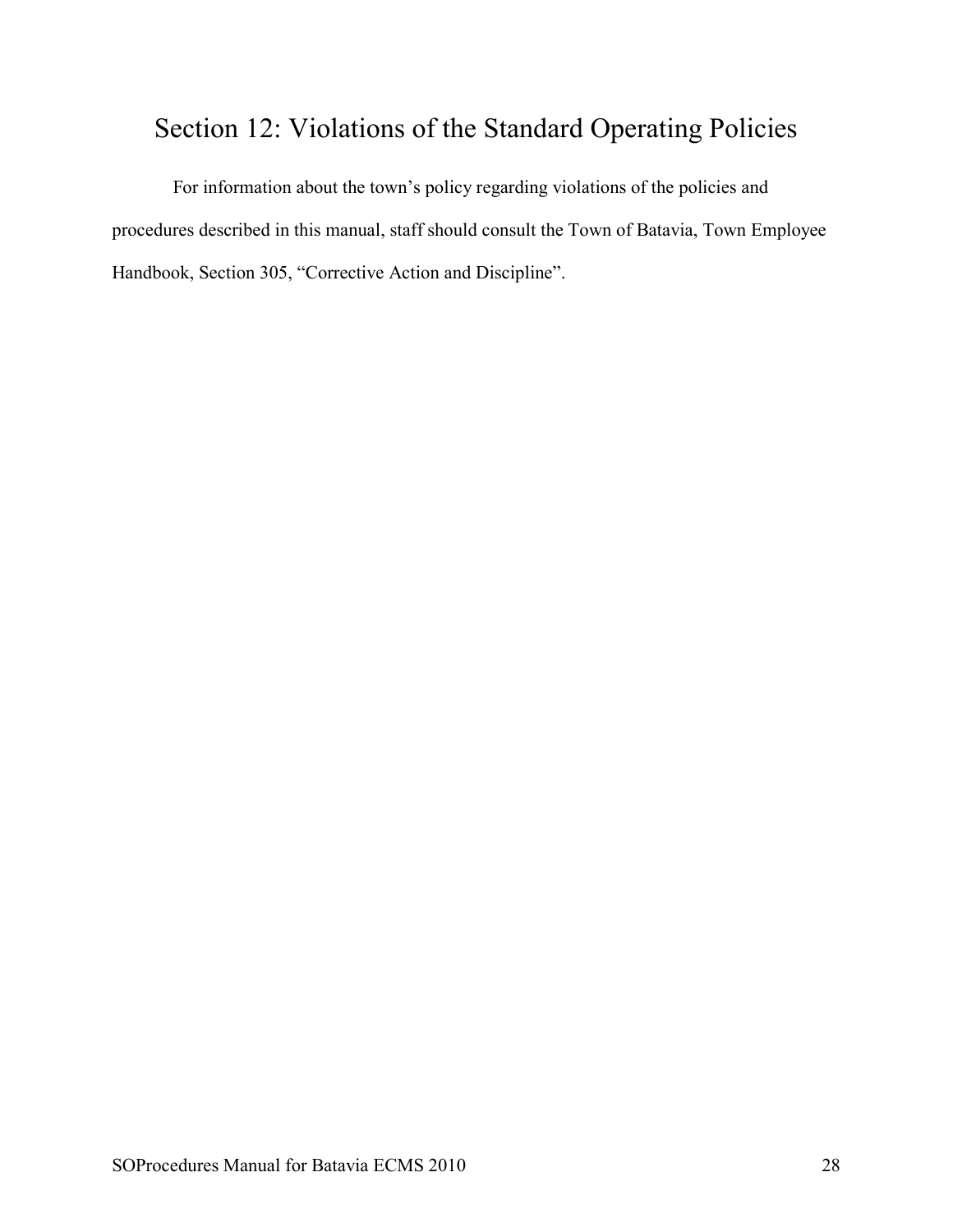### Section 13: Appendices

#### *Appendix #1*

#### *The Town of Batavia ECMS Records Reference Policies*

 These policies have been established in an effort to offer guidance to staff providing access to electronic records on the town's ECMS and to ensure effortless and consistent public access to the electronic records contained in the town's ECMS.

- 1. Regarding the submission of a Freedom of Information Law Request (FOIL) Individuals may submit a FOIL request for electronic records in the ECMS ether in writing or e-mail sent to the town clerk and records management officer who is also the records access officer for the town. .
- 2. Regarding public access Individuals interested in obtaining access to the ECMS must complete a request form, which is appended to this manual. The public access terminal will be available Monday through Friday in the Batavia Town Hall Conference Room from 8:30 AM to 4:30 PM.
- 3. Regarding the use of outside media to obtain copies of electronic records on the ECMS – No outside media (zip drives, CDs, DVDs, etc.) will be allowed for use in a town computer. If the requestor would like the information to be provided on external media, the media must be purchased from the Town. CD-Rs and DVDs will be available for purchase.
- 4. The cost per page up to an 11"x17" document will be 25 cents per page. The cost for copies of larger documents will be calculated based on the actual cost to produce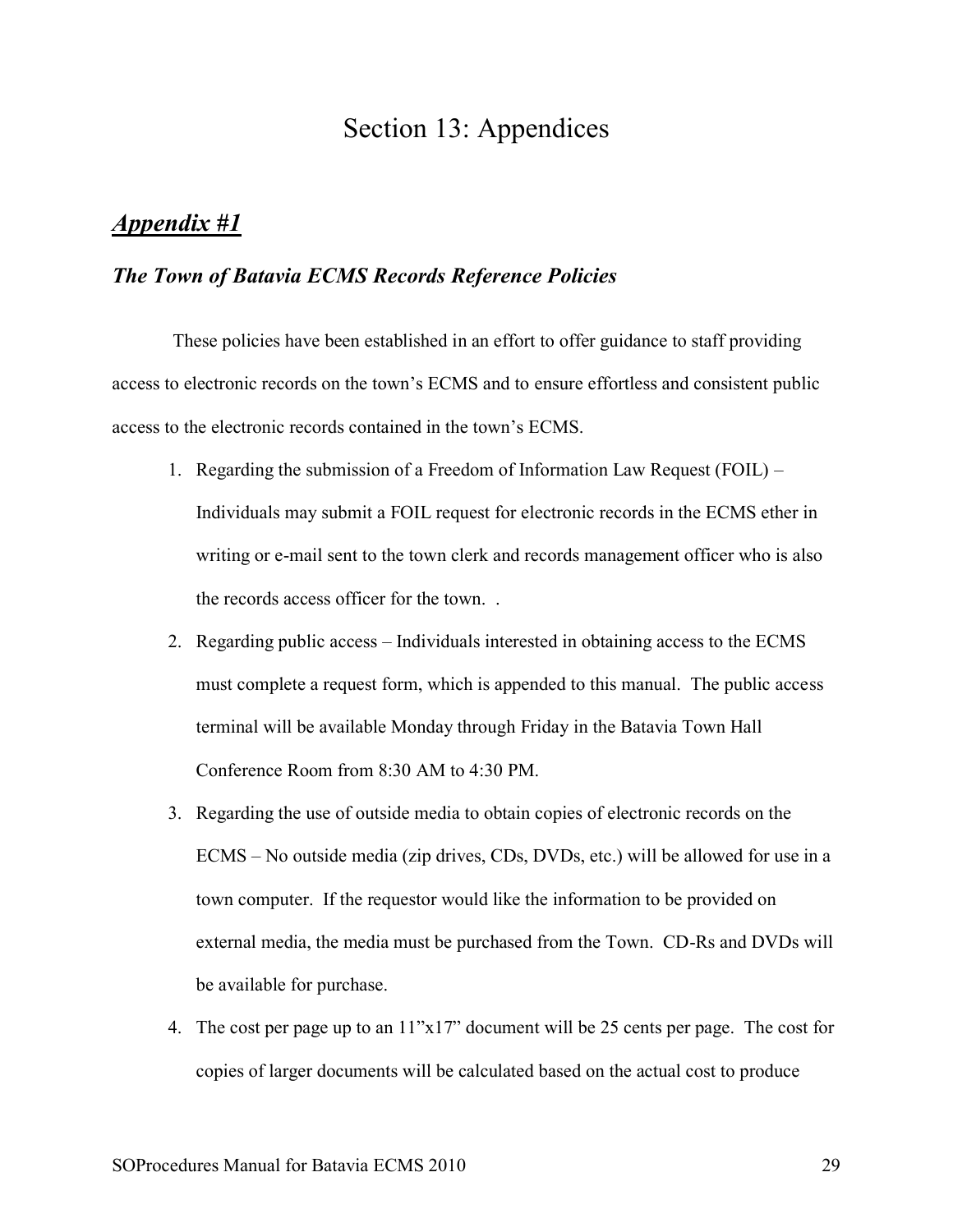those copies. There will be no charge for copies of electronic records provided by email.

- 5. If a requested electronic record requires additional programming to retrieve the requested record(s), any charges for the additional programming to retrieve the requested records will be based on section 87(1)( c ) of the 2008 amendments to the FOIL Law.
- 6. The cost for a CD-R, DVD, jump drive or other storage media to hold the requested electronic records from the ECMS will based on the most reasonable current cost for that media.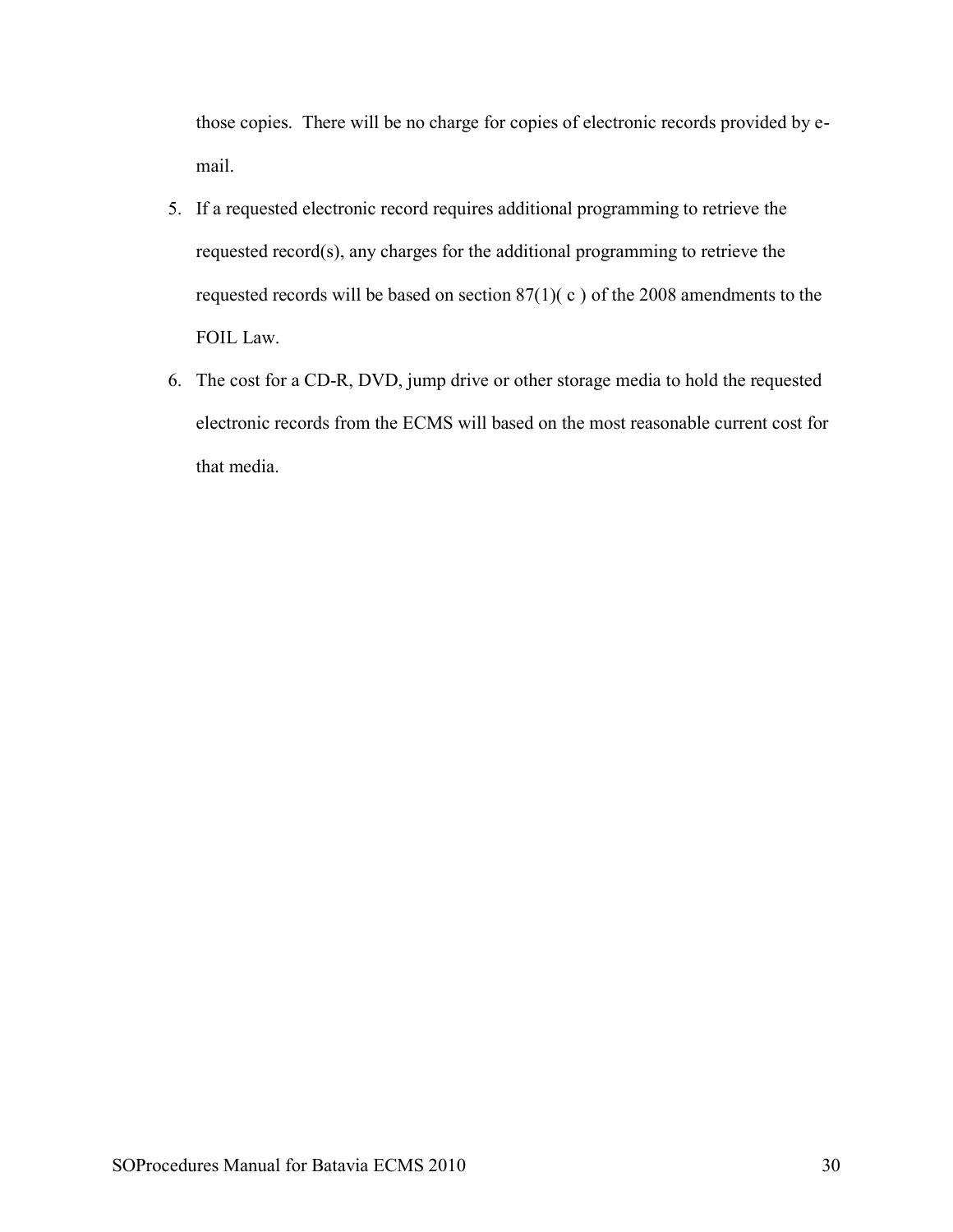#### *Appendix #2*

#### *Additional Information about New York's FOIL Law -*

*Under FOIL, the request for a record must reasonably describe the record and the town may require the request in writing [do you want to do that?].* 

*Within five business days of receipt of a written request, the town must make the record available deny access to the record, in writing, with an explanation or acknowledge receipt of the request while noting the approximate date it will be granted or denied.* 

*Denial of access to the record must be in writing and must state the statutory reason for denial and advise on the right to appeal the request.* 

*It should be noted that records that are not disclosable under FOIL can be subject to a subpoena or a legal action of discovery.* 

*Recently, there have been some amendments to the FOIL law which directly affect the electronic records placed on the town's ECMS.* 

*The 2006 amendment to the FOIL law allowed for a requestor to ask for records by e-mail. In addition, this amendment indicated that if the town can scan the records and doing so will not involve any effort additional to another method of response, the town must do so. Further, as a result of this amendment, the law now indicates that if a court finds the town did not have reasonable cause to deny access, it can hold the town responsible for court costs and attorney fees.*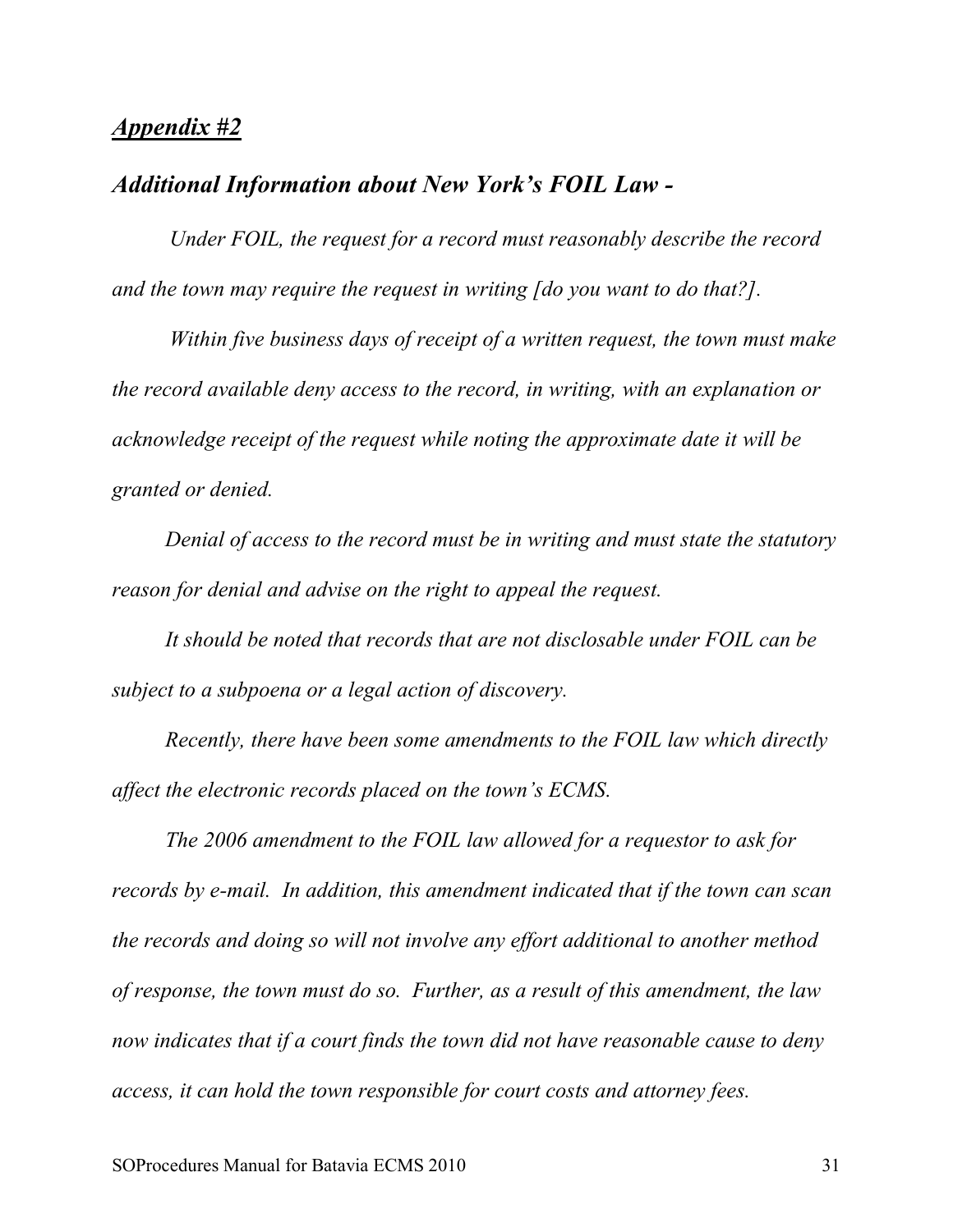*The 2008 amendment to the law clarified issues that govern access to electronic records. Among those issues, the most significant ones are: (a) electronic records cannot be created in a way that impairs public access (access including both public inspection and copying) and (b) electronic records should be designed to allow the segregation and retrieval of information (to provide maximum public access). The second change reinforces the importance of having a good filing plan for the town's electronic records placed in the ECMS.* 

*Other features associated with the 2008 amendment include: (a) the town cannot deny a request on the basis that the request is voluminous or burdensome, (b) the town can charge for access up to the hourly salary of the employee of the lowest rank who is able to retrieve the records and (c) additional programming necessary to retrieve an electronic record shall not be deemed the preparation or creation of a new record (which would be an exemption under FOIL).* 

*Despite the formality of the FOIL law as stated above, as a part of the regular business of the town, it may be decided to handle some FOIL requests informally. In keeping with this thought, it should be noted that, generally speaking, all the town's records are considered open to the public unless someone or some organization can get hurt as a result of releasing records.* 

*If the requested electronic records are not instantly available, or if the town needs time to thoroughly examine, or locate records then, the town will treat the*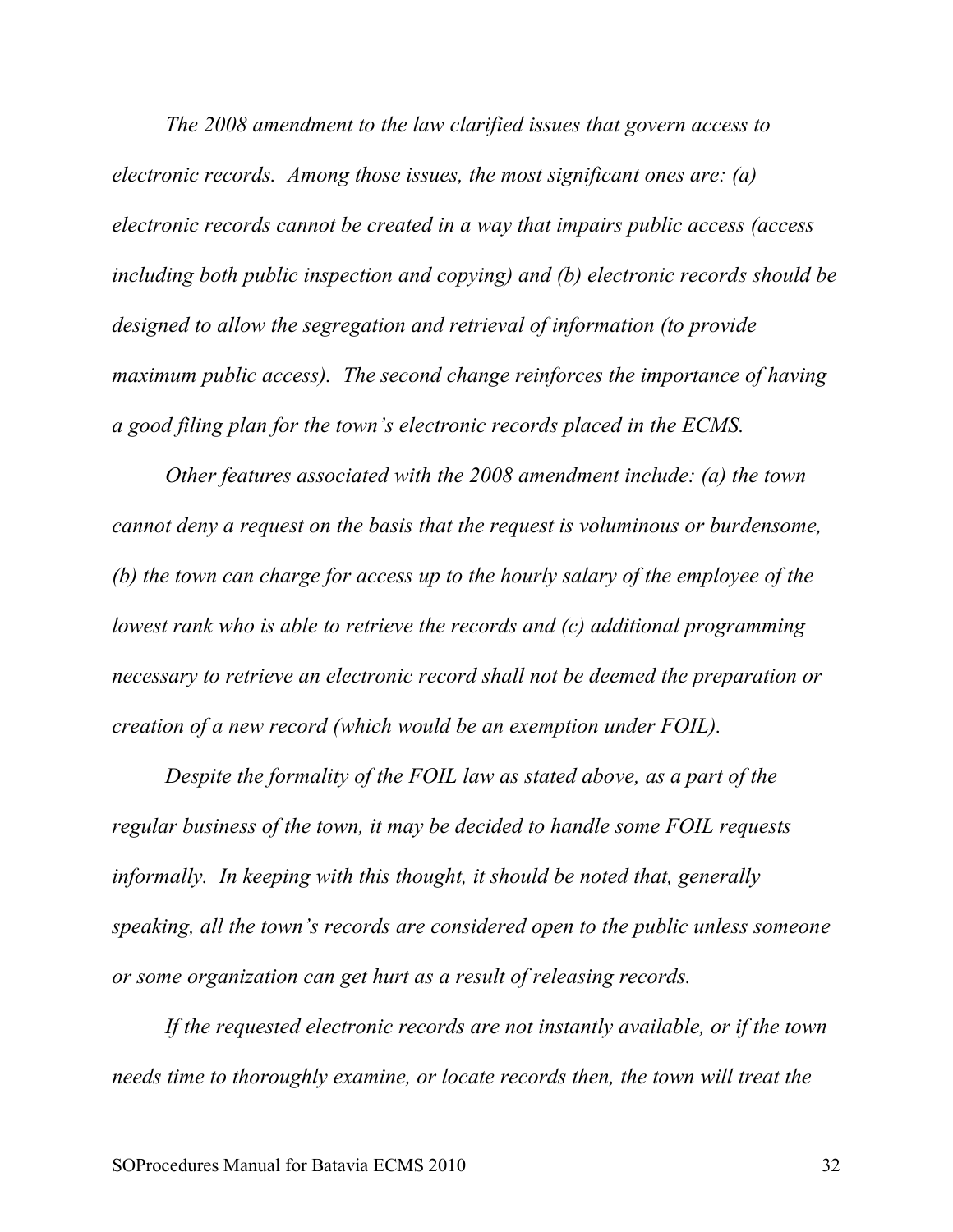*request as a FOIL request and deal with the request according to the FOIL law, providing the appropriate acknowledgement of the request.*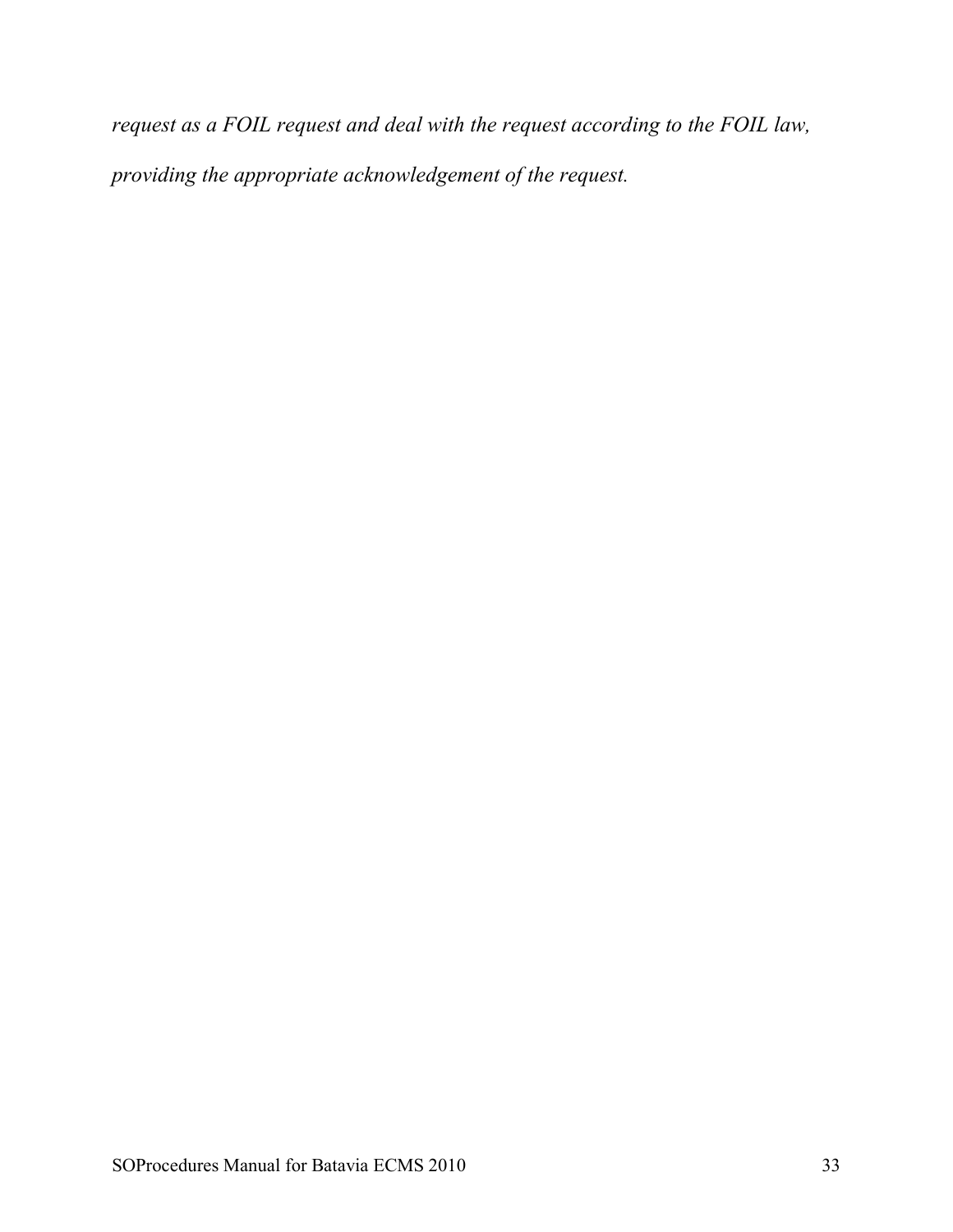### *Appendix #3*

### *The New York State Archives Imaging Production Guidelines*

### **IMAGING PRODUCTION GUIDELINES**

SCOPE: These guidelines list the minimum standards for producing and inspecting digital images of records. The term "large-scale architectural, engineering, and topographical drawings" refers to hard-copy documents in excess of 11" X 14" in size, consisting predominantly of lines, or to similarly formatted electronic equivalents. The term "office documents" refers to standard 8½ X 11", 8½ X 14", or similar sized paper documents consisting predominantly of textual data, or to similarly formatted electronic equivalents. The term "small-format pictorial documents" refers to documents of a size similar to office documents but which consist primarily of photographs, drawings, or other visual information. Where applicable, these guidelines follow national digital imaging standards and industry practices. All references to industry standards (ANSI, AIIM, etc.) are to the latest revision thereof.

**IMAGE FORMAT**: Requirements for image formats shall depend on the particular purpose of the image.

**1.1****Master Images:** Record copies of images shall meet these guidelines:

#### **1.1.1****For black and white textual or line-art documents:**

| Format:      | 1-bit TIFF (latest version)                                 |
|--------------|-------------------------------------------------------------|
| Tonal depth: | <b>Bitonal</b>                                              |
| Compression: | Uncompressed                                                |
|              | Spatial resolution: At least 200 dpi (unenhanced true scan) |

#### **1.1.2****For black and white photographs or other pictorial documents:**

| Format:      | 8-bit TIFF (latest version)                                 |
|--------------|-------------------------------------------------------------|
| Tonal depth: | Grayscale                                                   |
| Compression: | Uncompressed                                                |
|              | Spatial resolution: At least 200 dpi (unenhanced true scan) |

#### **1.1.3****For documents in which color is essential:**

| Format:      | 16-, 24-bit, or 36-bit TIFF (latest version)                |
|--------------|-------------------------------------------------------------|
| Tonal depth: | Color                                                       |
| Compression: | Uncompressed                                                |
|              | Spatial resolution: At least 200 dpi (unenhanced true scan) |

#### **1.1.4****For backup images of the above, as applicable:**

| Format:      | As applicable above |
|--------------|---------------------|
| Tonal depth: | As applicable above |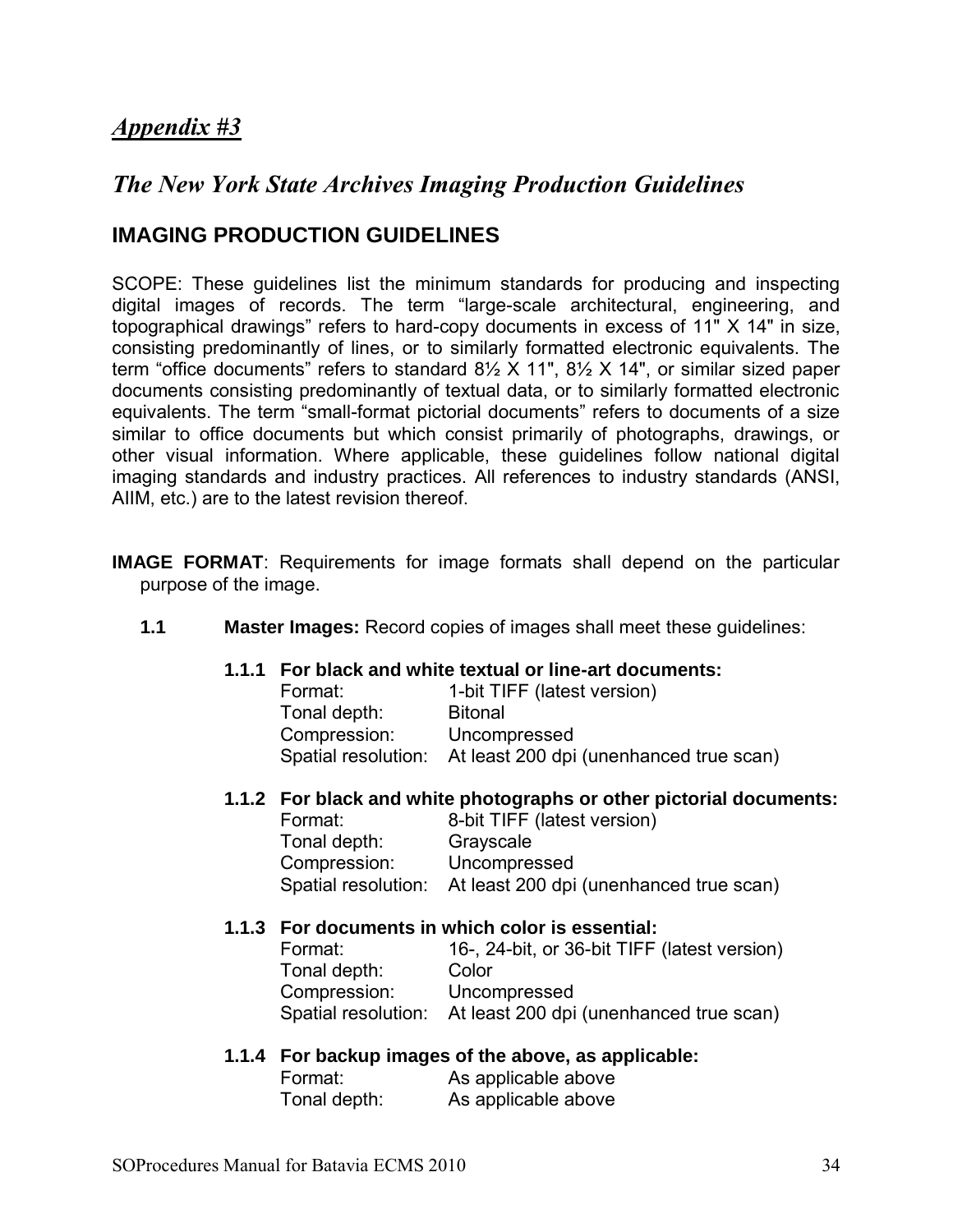Compression: Latest ITU standard compression preferred Spatial resolution: As applicable above

**1.2 Access Images:** User copies of images, if they must differ technically from the master copies, shall meet one of the following guidelines:

#### **1.2 .1 General Requirement (Alternative 1):**

| Format:                              | TIFF (latest version)                                  |  |  |
|--------------------------------------|--------------------------------------------------------|--|--|
| Tonal depth:                         | Bitonal, grayscale, or color as appropriate            |  |  |
| Compression:                         | Allowed (latest ITU standard compression<br>preferred) |  |  |
| Spatial resolution: At least 200 dpi |                                                        |  |  |

#### **1.2.2****General Requirement (Alternative 2):**

| Format:                              | JPEG (latest version)                       |
|--------------------------------------|---------------------------------------------|
| Tonal depth:                         | Grayscale or color, as appropriate          |
| Compression:                         | Allowed as needed, lossless compression for |
|                                      | JPEG 2000 preferred                         |
| Spatial resolution: At least 200 dpi |                                             |

#### **1.2.3 General Requirement (Alternative 3):**

| Format:                              | PDF/A with images using lossless compression<br>preferred |
|--------------------------------------|-----------------------------------------------------------|
| Tonal depth:                         | Bitonal, grayscale, or color, as appropriate              |
| Compression:                         | Allowed as needed                                         |
| Spatial resolution: At least 200 dpi |                                                           |
|                                      |                                                           |

- **COMPRESSION:** Maintain record copies uncompressed to ensure easy accessibility to the image over time. Compress access or use copies using non-proprietary, lossless compression algorithms. Document that lossless compression is being used. This will help ensure there is not a mixture of lossy and lossless images in the files.
- **SCALING:** Scale access images so most documents fit within the typical computer screen or window for the given application. For instance, a particular application may require documents be scaled to half their size or less to comfortably fit a screen.
- **IMAGE HEADERS:** Master images cannot have proprietary headers; including headers included in the PDF file formats, which make the images inaccessible except in particular software environments. Access images cannot have proprietary headers, except PDF headers where necessary.
- **IMAGE ORIENTATION:** Upright (maintain portrait or landscape orientation as appropriate).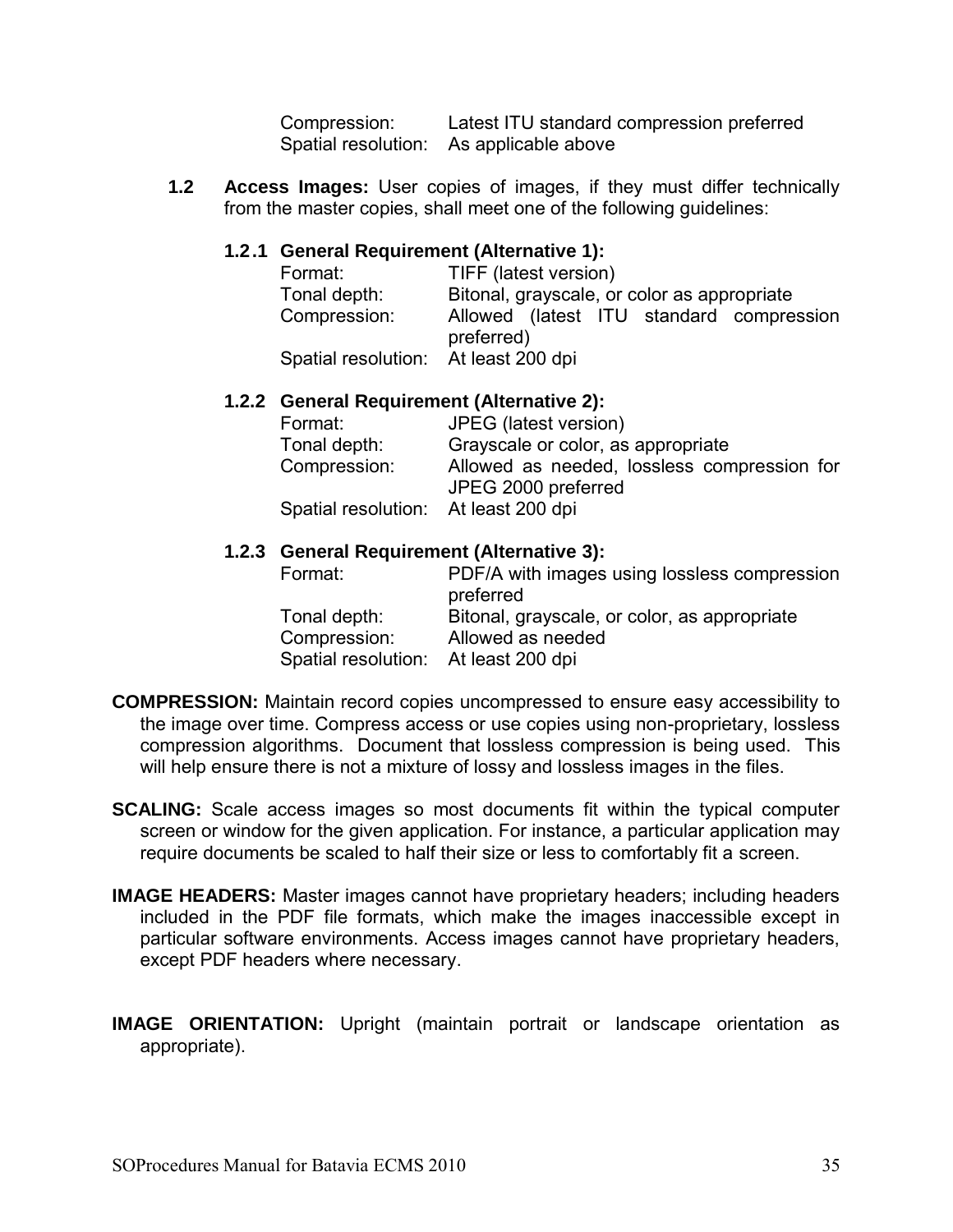- **STORAGE MEDIA:** Regardless of the media, master copies of images must be accessible for the records' entire retention period. The media shall depend on the purpose of the images stored.
	- **6.1 Master or Backup Images:** Store these images on computer tape, CD-Rs, DVD-Rs, or other digital storage formats, as appropriate.
		- **6.1.1** The manufacture date of removable storage media shall be less than a year before first use.
		- **6.1.2** Removable storage media shall have a pre-write shelf life of at least five years and a minimum post-write life of twenty years, based on accelerated aging test results that report on specific disc areas, such as those found in ANSI IT 9.21 CD-ROM.
		- **6.1.3** Computer tape is strongly preferred when using digital images as the storage format for permanent records.
		- **6.1.4** Discs used as storage media must comply with the applicable ISO standards, which specify how this type of media disc must store information and which allow the interchange of discs within different<br>systems. such as ISO/IEC 13490-1:1995 ("Information systems, such as ISO/IEC 13490-1:1995 ("Information technology—Volume and file structure of read-only and write-once compact disk media for information interchange") and ISO/IEC 20563:2001 ("Information technology—80 mm and 120 mm DVDrecordable disk").
		- **6.1.5** The media should be examined at least twice a year to see if there is any degradation.
	- **6.2 Access Images:** Store these images on magnetic non-removable equipment (server), CD-Rs, DVD-Rs, or other digital storage formats, as appropriate. CD-RWs or DVD-RWs are not suitable.
- **MULTIPLE-PAGE IDENTIFICATION:** All images in a single document shall be accessible and presentable in their original order and be clearly associated with each other as parts of a single document.

#### **VENDOR QUALITY CONTROL AFTER SCANNING:**

- **8.1 Inspection** of the images by the vendor for quality shall verify the following:
	- **a.** Correct image filename (unique identifier)
	- **b.** Correct file format for each image type (master and access)
	- **c.** Image scanned at appropriate unenhanced dpi for each image type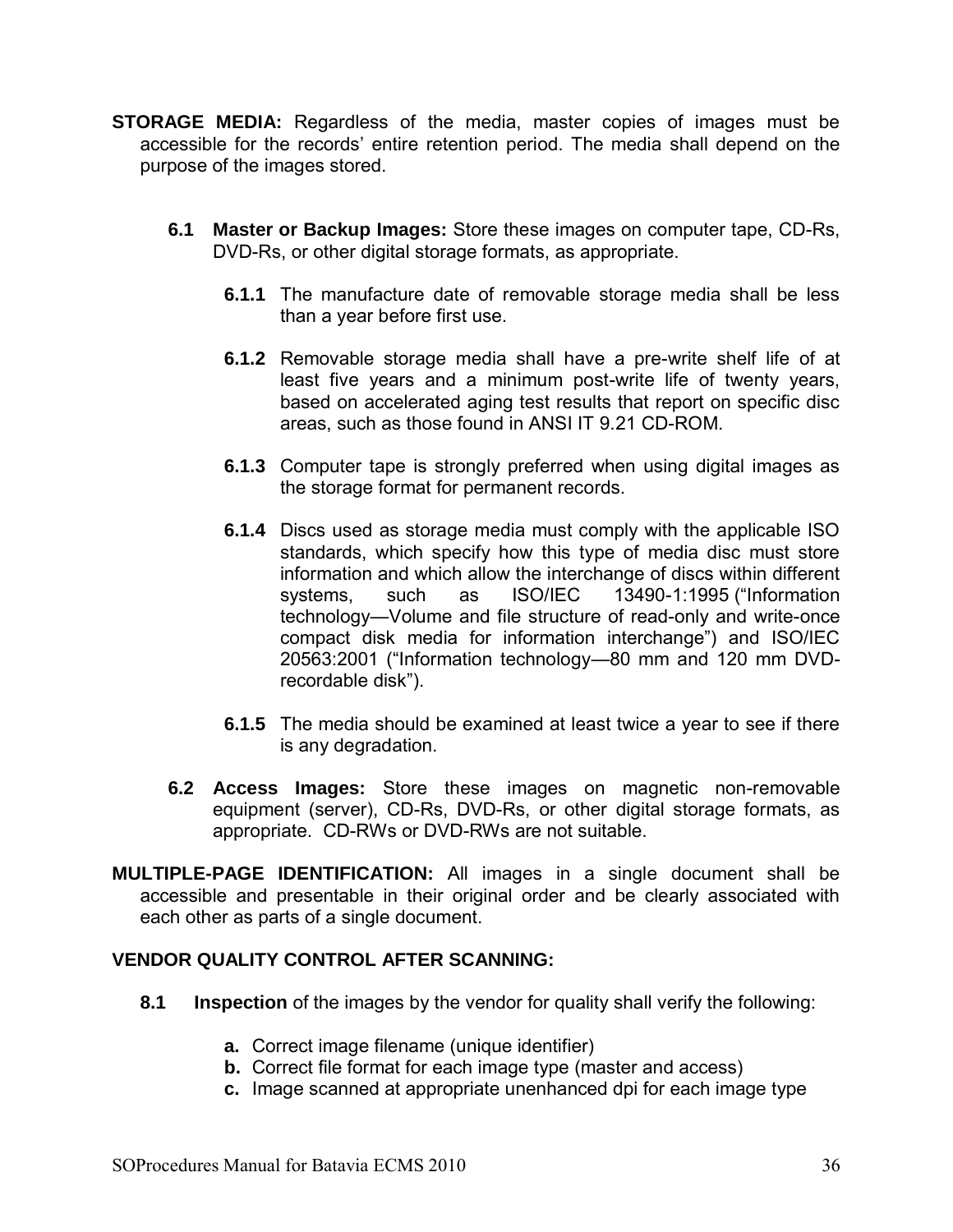- **d.** Image oriented properly, whether landscape or portrait
- **e.** Image is correct size (in pixels along both dimensions)
- **f.** Image is not skewed
- **g.** Image is not rotated or flipped
- **h.** Image is neither too light nor too dark
- **i.** Appropriate contrast within the image
- **j.** No distortion of the image (this includes cropping)
- **k.** No extraneous materials (fingers, fasteners, etc.) obscure the image
- **l.** No noise or other problems in image file
- **m.** Appropriate indexing terms associated with the scanned image
- **n.** Ensure that the monitor where images are viewed is calibrated and is under controlled viewing conditions
- **o.** Vendor must indicate what image viewer it used to view and evaluate the images
- **p.** DPI must be verified by an independent program
- **8.2 Correction of unacceptable images** shall consist of the following:
	- **a.** Correcting image filename
	- **b.** Deskewing, rotating, or flipping the image to correct its orientation
	- **c.** Adjusting brightness, contrast, or tone through rescanning
	- **d.** Rescanning, followed by a re-inspection of the new image
	- **e.** Updating index database to correct errors

#### **8.3 Unacceptable modifications to the images** include the following:

- **a.** Sharpening the image
- **b.** Retouching or despeckling
- **c.** Dithering or quantization
- **d.** Removing information from the images
- **e.** Adding information to the images
- **RESOLUTION:** Image sharpness shall be equivalent to the dots per inch (dpi) required for the original image type as explained above. Use commercially produced resolution targets, such as those outlined in ANSI/AIIM TR38-1996, "Identification of Test Images for Document Imaging Applications," and following techniques in ANSI/AIIM MS44-1988 ("Recommended Practice for Quality Control of Image Scanners") to verify scanner performance. Provide evidence of adherence to these standards at the close of the project.
- **DOCUMENTATION TO SCAN WITH THE RECORDS:** Scan the following documentation with the records, ensuring that this documentation is clearly associated with this specific set of records:
	- **a.** State Archives Records Inventory Data Worksheet
	- **b.** File Information Form
	- **c.** Organization name and address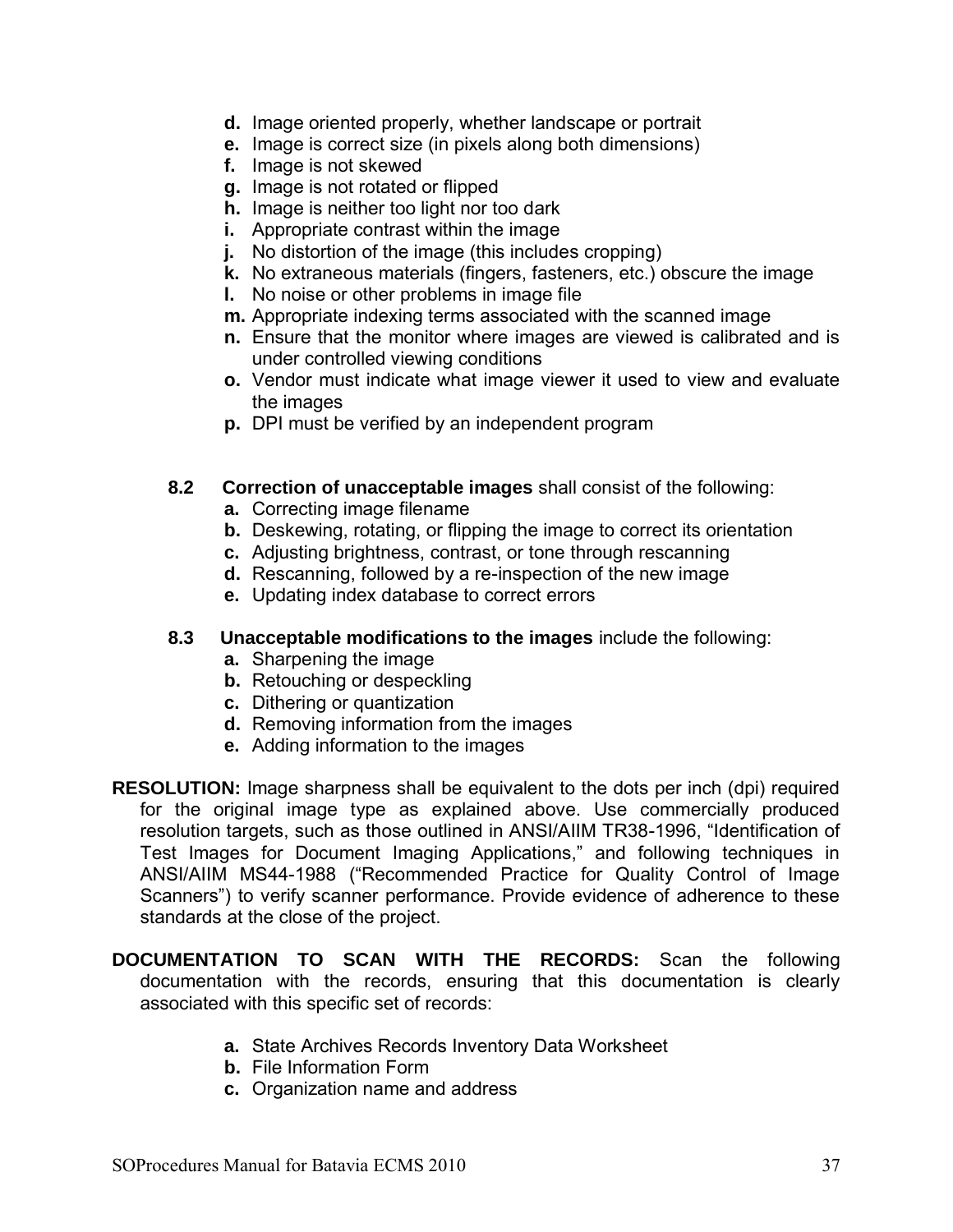- **d.** Contractor's name and address, and dates of scanning
- **e.** Resolution Target that complies with ANSI/AIIM TR38-1996 ("Identification of Test Images for Document Imaging Applications") or other industry-standard resolution target
- **f.** Indices, finding aids, and other metadata associated with the documents, if supplied by the customer (which differs from the index database for the images)
- **g.** Annotations or "sticky notes" should be separate from the image and not burned onto the image file itself

**RETRIEVAL AIDS:** Indexing shall comply with specific requirements of the customer, but shall at the minimum include the following:

- **11.1. Unique Identifier for Images:** Each image shall have a unique identifier, preferably sequential, which can be numeric, alphanumeric, or alphabetic as required by the customer. Each filename shall be unique across all separate external media, not merely within a single disc or tape. If required, file the documents in appropriate electronic folders.
- **11.2. Indexing Data Fields:** The index of images shall consist of a limited number of field names to ensure adequate access to the records. Whenever possible, the field data shall consist of objective indexing terms (such as personal names, file numbers, social security numbers, etc.) rather than subjective data (such as subject terms).
- **11.3. Optical or Intelligent Character Recognition:** If required, the vendor shall conduct optical or intelligent character recognition (OCR or ICR) to convert digital images into electronic text. The vendor shall certify the conversion to be at least 99.9% accurate as measured by character count, and the converted text shall be associated with the respective digital image or document. This percentage is equivalent to 10-20 errors per page on a standard 2000 character page when character and formatting is taken into account.
- **11.4. Indexing Database:** The indexing database (including, if applicable, OCR text) shall store the required index data in ASCII or Unicode, and each record within the database shall be associated with the respective digital image or document.
- **11.5. Index Accuracy:** The vendor shall verify the index via dual data entry, data entry operator verification immediately subsequent to data entry, or other means as appropriate, to ensure accuracy.
- **PACKAGING:** Optical media (CD-Rs, DVD-Rs, etc.), if used, shall be in unbroken jewel cases and shall rest on the inner spindle without pressure that could produce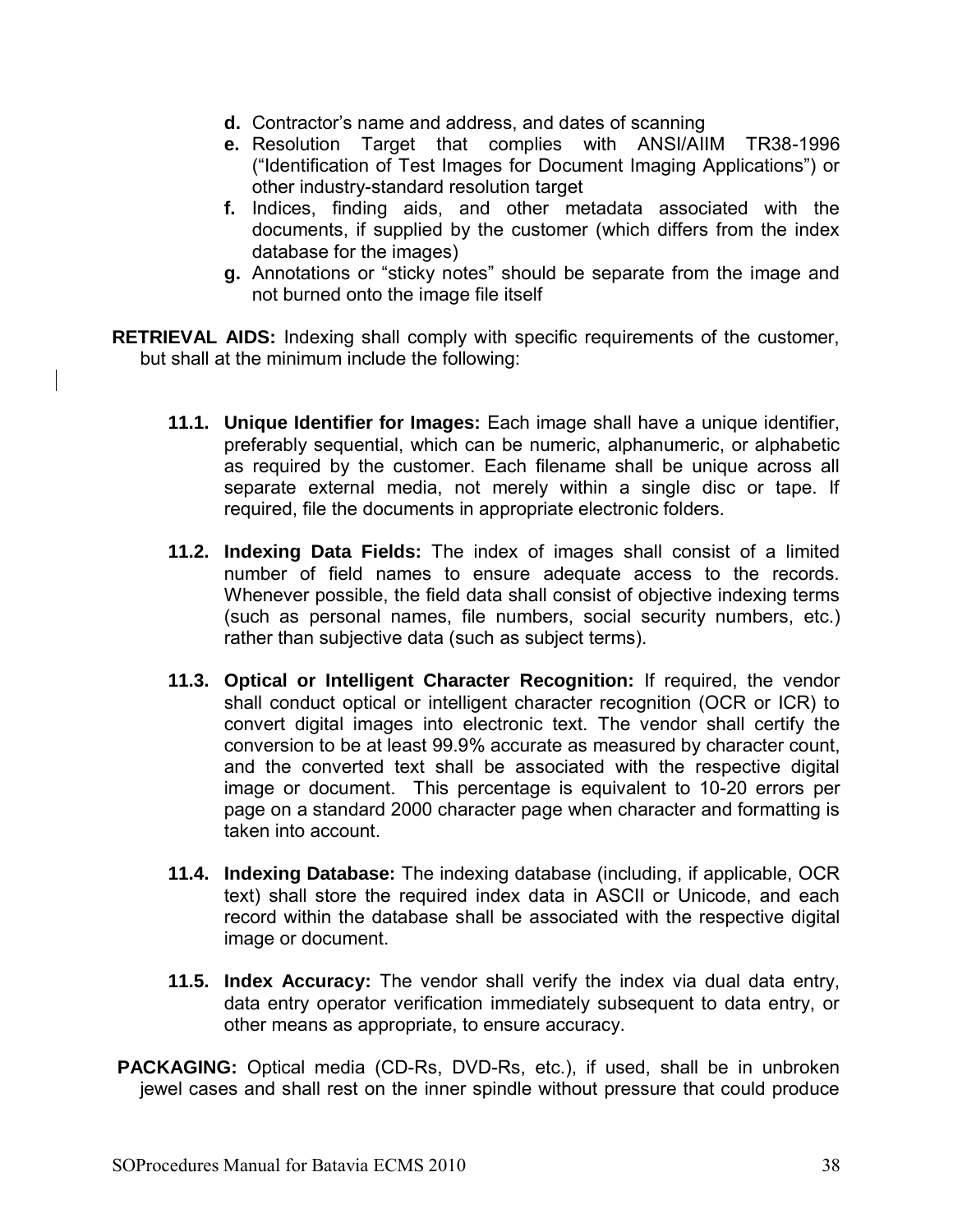damage during removal or re-emplacement. Tapes and other media, if used, shall be in individual containers of the appropriate size for the particular media. The customer may accept or require alternate packaging as suitable. The vendor shall deliver separated sets of master and duplicate copies of media to the customer in boxes, with the media fitting firmly but not tightly.

**PACKAGE MARKING:** At a minimum, the following data should be machine printed on label on each jewel case or other storage container of both the originals and the backups:

Organization Name Records Series Title and Date Range of Records (if appropriate) Package or Media Number

- **QUALITY OF WORK:** Scanning shall capture each digital image of a document page so that every line and character on the document appears and is legible in the image. Removable media shall be free of scratches, cracks, finger marks, warping or any other defect that might adversely affect quality or usability.
- **CONTRACTOR INSPECTION:** The vendor shall inspect each individual image, disc, tape, or other storage medium for compliance with the requirements herein, including resolution, image quality, accuracy of the index, and general workmanship. The vendor shall include an inspection report or certification covering each disc, tape, or other storage medium included in each shipment.
- **CUSTOMER QUALITY CONTROL:** The customer shall have the right, after inspection, to reject any images determined not to meet the requirements of these guidelines. In such cases, the contractor must rescan at its expense.
- **REJECTION OF BACKUP MEDIA:** When the customer or its inspection agent (if applicable) rejects an entire disc, tape, or other storage medium, the customer or vendor may deface the rejects by cracking, punching, or shredding. The customer may retain rejected media at its discretion.
- **VENDOR FACILITY INSPECTION:** The customer reserves the right to inspect and approve the vendor's work site before and at any time during the performance of a contract to ensure the vendor's production and quality control capabilities. An inspection of the vendor's facilities is always recommended.
- **FILE INTEGRITY:** Unless otherwise specified elsewhere in the contract, the vendor shall maintain the original documents in their existing file order before, during, and after scanning. The vendor shall return file material to the original storage containers in the same order that existed before scanning, except that the vendor shall maintain any corrections to file order made during the preparation for scanning. The vendor shall not restore any fasteners (staples, clips, tape, etc.) removed during document preparation.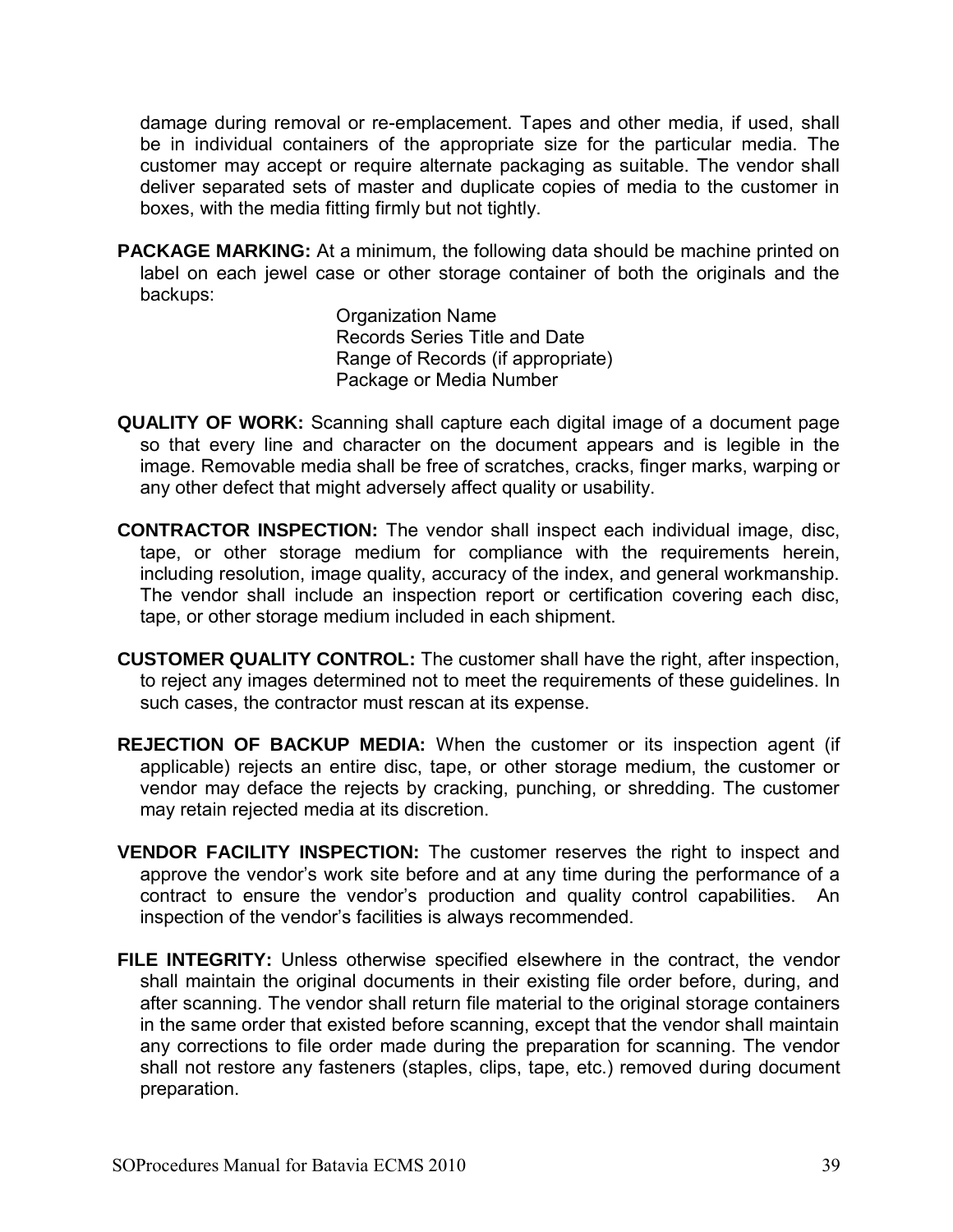# *Appendix #4*

 *Resolution Adopting the ECMS Standard Operating Procedures*